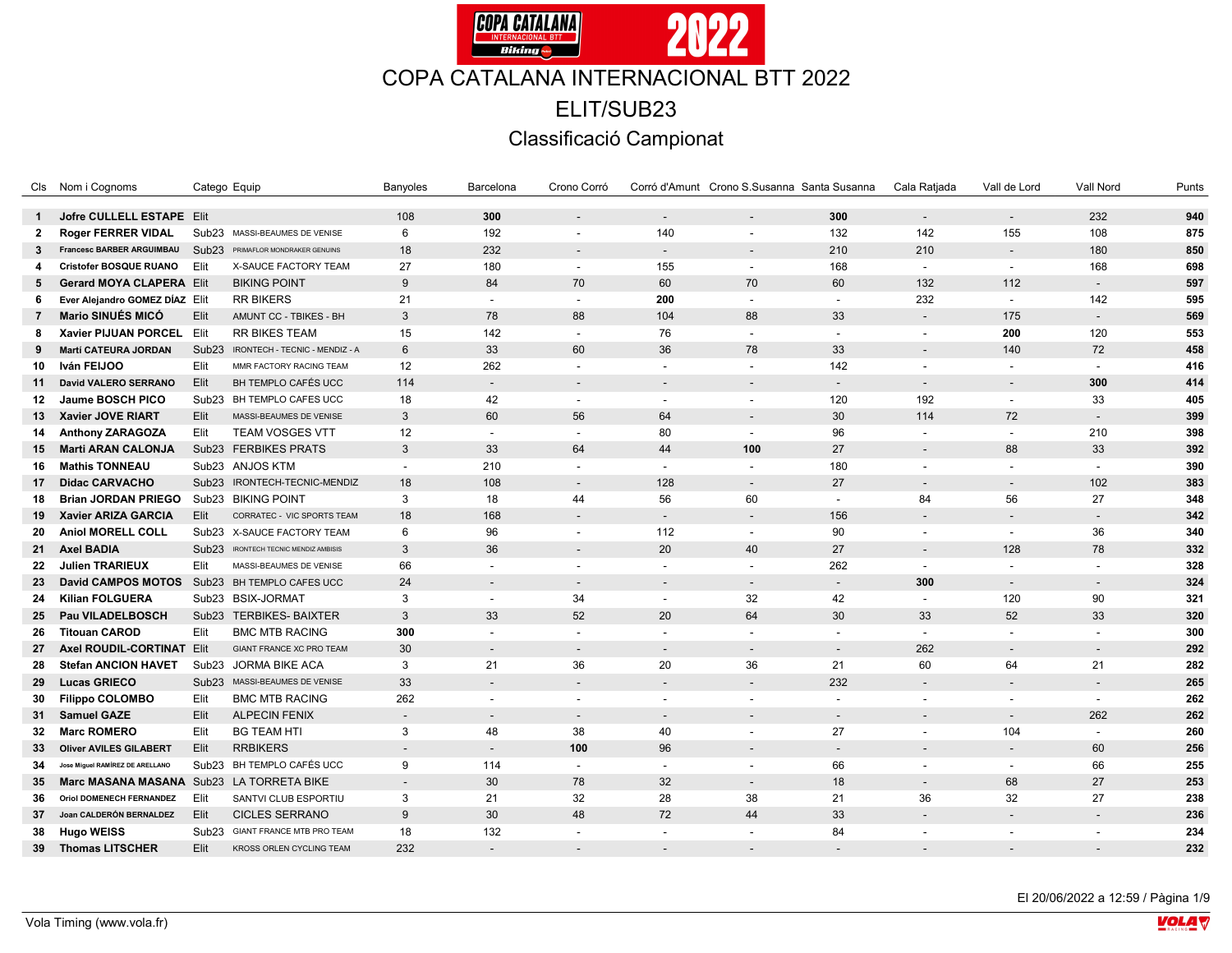

Classificació Campionat

|    | Cls Nom i Cognoms                                    | Catego Equip      |                                       | Banyoles                 | Barcelona                | Crono Corró              |                          | Corró d'Amunt Crono S.Susanna Santa Susanna |                          | Cala Ratjada             | Vall de Lord             | Vall Nord                | Punts |
|----|------------------------------------------------------|-------------------|---------------------------------------|--------------------------|--------------------------|--------------------------|--------------------------|---------------------------------------------|--------------------------|--------------------------|--------------------------|--------------------------|-------|
|    |                                                      |                   |                                       |                          |                          |                          |                          |                                             |                          |                          |                          |                          |       |
| 40 | Pablo RODRÍGUEZ GUEDE Elit                           |                   | BH TEMPLO CAFÉS UCC                   | 30                       | $\sim$                   | $\sim$                   | $\overline{\phantom{a}}$ | $\overline{\phantom{a}}$                    | 192                      | $\overline{\phantom{a}}$ | $\overline{\phantom{a}}$ | $\overline{\phantom{a}}$ | 222   |
| 41 | <b>Alan HATHERLY</b>                                 | Elit              | CANNONDALE FACTORY RACING             | 210                      | $\blacksquare$           |                          | $\overline{\phantom{a}}$ | $\overline{\phantom{a}}$                    | $\overline{\phantom{a}}$ | $\overline{\phantom{a}}$ | $\blacksquare$           | $\overline{a}$           | 210   |
| 42 | Daniel HIDALGO BARRETO Elit                          |                   | <b>CC VILAJUIGA-EOBIKES</b>           | $\mathbf{3}$             | 33                       | $\sim$                   | 22                       |                                             | $\overline{\phantom{a}}$ | $\overline{\phantom{a}}$ | 96                       | 54                       | 208   |
| 43 | <b>Hilvar Yamid MALAVER CALDERON</b>                 | Elit              | <b>BIKING VILLAGE TEAM</b>            | $\overline{\phantom{a}}$ | 120                      | $\blacksquare$           | 88                       | $\overline{\phantom{a}}$                    | $\overline{\phantom{a}}$ | $\overline{\phantom{a}}$ | $\overline{\phantom{a}}$ | $\blacksquare$           | 208   |
| 44 | <b>Thibault SOULA</b>                                | Elit              | <b>TEAM VOSGES VTT</b>                | 15                       | $\sim$                   | $\sim$                   | $\sim$                   | $\overline{a}$                              | $\overline{\phantom{a}}$ | $\overline{a}$           | $\overline{a}$           | 192                      | 207   |
| 45 | Alex GONZALEZ MOGOLLON                               | Elit              | <b>NOLOBIKER</b>                      | 3                        | 66                       | $\overline{\phantom{a}}$ | $\overline{\phantom{a}}$ | $\overline{\phantom{a}}$                    | 21                       | 96                       | $\overline{\phantom{a}}$ | 21                       | 207   |
| 46 | <b>NATHAN BOMMENEL</b>                               |                   | Sub23 AS BIKE RACING                  | $\overline{\phantom{a}}$ | $\overline{\phantom{a}}$ |                          | 68                       | $\overline{\phantom{a}}$                    | $\overline{\phantom{a}}$ | $\overline{\phantom{a}}$ | $\overline{\phantom{a}}$ | 132                      | 200   |
| 47 | Ondrej CINK                                          | Elit              | KROSS ORLEN CYCLING TEAM              | 192                      | $\blacksquare$           |                          | $\overline{\phantom{a}}$ |                                             | $\overline{\phantom{a}}$ | $\overline{\phantom{a}}$ | $\overline{\phantom{a}}$ | $\overline{\phantom{a}}$ | 192   |
| 48 | Luis Francisco PÉREZ MARTÍNEZ Sub23 KENZA TEAM       |                   |                                       | 9                        | $\sim$                   | $\sim$                   | $\sim$                   | $\overline{\phantom{a}}$                    | $\overline{\phantom{a}}$ | 180                      | $\overline{\phantom{a}}$ | $\overline{\phantom{a}}$ | 189   |
| 49 | <b>Jorge SANCHEZ LARA</b>                            | Elit              | MESBIKE&FESBICI-TUGA                  | $\blacksquare$           | 24                       | $\overline{\phantom{a}}$ | $\overline{\phantom{a}}$ | $\overline{\phantom{a}}$                    | 48                       | 102                      | $\blacksquare$           | 15                       | 189   |
| 50 | Santi SANCHEZ SAURINA                                |                   | Sub23 MONDEPRA RADIKAL BIKES          | 3                        | $\overline{\phantom{a}}$ | 28                       | 20                       | 34                                          | 24                       | $\sim$                   | 48                       | 30                       | 187   |
| 51 | <b>Luca BRAIDOT</b>                                  | Elit              | TEAM SANTA CRUZ FSA                   | 180                      | $\overline{\phantom{a}}$ | $\overline{\phantom{a}}$ | $\sim$                   | $\blacksquare$                              | $\overline{a}$           | $\blacksquare$           | $\sim$                   | $\blacksquare$           | 180   |
| 52 | Nil PONS SOLÀ                                        | Elit              | $\overline{\phantom{a}}$              | $\mathbf{3}$             | 27                       | 18                       | 16                       | 24                                          | 21                       | $\overline{a}$           | 44                       | 27                       | 180   |
| 53 | <b>Drechou HUGO</b>                                  | Elit              | <b>BUFF MEGAMO TEAM</b>               | $\blacksquare$           | $\blacksquare$           | $\sim$                   | 175                      | $\overline{\phantom{a}}$                    | $\blacksquare$           | $\overline{\phantom{a}}$ | $\sim$                   | $\blacksquare$           | 175   |
| 54 | Pau ROMERO BARCELO                                   | Elit              | <b>IRONTECH TECNIC MENDIZ AM</b>      | $\overline{\phantom{a}}$ | $\overline{a}$           |                          | 24                       | $\overline{\phantom{a}}$                    | 24                       | $\overline{\phantom{a}}$ | 76                       | 48                       | 172   |
| 55 | Alejandro JIMENEZ DIAZ Sub23 GACOSUR                 |                   |                                       | 3                        | $\overline{\phantom{a}}$ |                          | $\sim$                   |                                             | $\blacksquare$           | 168                      | $\blacksquare$           | $\blacksquare$           | 171   |
| 56 | <b>Vlad DASCALU</b>                                  | Elit              | TREK FACTORY RACING                   | 168                      | $\sim$                   |                          |                          | $\overline{a}$                              | $\overline{\phantom{a}}$ | $\overline{a}$           | $\overline{\phantom{a}}$ | $\overline{a}$           | 168   |
| 57 | <b>Killian DESBIENS</b>                              | Sub <sub>23</sub> | <b>VELOROC LAPIERRE</b>               | 12                       | 156                      |                          | $\overline{\phantom{a}}$ | $\overline{\phantom{a}}$                    | $\overline{\phantom{a}}$ | $\blacksquare$           | $\overline{\phantom{a}}$ | $\blacksquare$           | 168   |
| 58 | Joan QUINTANA CASANOVAS                              | Elit              | RADIKALBIKES RACING TEAM              | $\mathbf{3}$             | 30                       |                          |                          |                                             | 18                       | $\overline{\phantom{a}}$ | 80                       | 33                       | 164   |
| 59 | Jose Gerardo ULLOA AREVALO                           | Elit              | MASSI-BEAUMES DE VENISE               | 156                      | $\mathbf{r}$             |                          | $\sim$                   | $\blacksquare$                              | $\blacksquare$           | $\blacksquare$           | $\blacksquare$           | $\blacksquare$           | 156   |
| 60 | Aaron GENESTAR SANCHEZ                               | Sub <sub>23</sub> | RADIKALBIKES RACING TEAM              | $\overline{\phantom{a}}$ | $\overline{a}$           |                          |                          |                                             |                          | 156                      |                          | $\overline{\phantom{a}}$ | 156   |
| 61 | <b>Clement IZQUIERDO</b>                             |                   | Sub23 TEAM BAGNOL JOWE OMEGA          | $\blacksquare$           | $\overline{\phantom{a}}$ |                          | $\sim$                   | $\overline{\phantom{a}}$                    | $\overline{\phantom{a}}$ | $\sim$                   | $\overline{\phantom{a}}$ | 156                      | 156   |
| 62 | Pau AGUILERA MASNOU                                  | Elit              | <b>BAIX TER</b>                       | $\overline{\phantom{a}}$ | 24                       |                          | 52                       | $\overline{\phantom{a}}$                    | 78                       |                          |                          | $\overline{\phantom{a}}$ | 154   |
| 63 | <b>Gerard COPADO VILLARET</b>                        | Sub <sub>23</sub> | <b>BIKING POINT</b>                   | $\blacksquare$           | $\sim$                   | 40                       | 18                       | 48                                          | 18                       | $\sim$                   | $\overline{\phantom{a}}$ | 21                       | 145   |
| 64 | <b>Henrique AVANCINI</b>                             | Elit              | CANNONDALE FACTORY RACING             | 142                      | $\overline{\phantom{a}}$ |                          | $\overline{\phantom{a}}$ | $\overline{\phantom{a}}$                    | $\overline{\phantom{a}}$ | $\overline{\phantom{a}}$ | $\overline{\phantom{a}}$ | $\overline{\phantom{a}}$ | 142   |
| 65 | Juan Luis GARCIA ESCRIBANO                           | Elit              | <b>BSJ BIKES</b>                      | 3                        | 18                       | 10                       | 12                       | 18                                          | 15                       | 27                       | 20                       | 18                       | 141   |
| 66 | <b>Adria CUELLAR ALONSO</b>                          |                   | Sub23 BSIX-JORMAT                     | $6\phantom{1}$           | 102                      |                          | $\sim$                   | $\overline{\phantom{a}}$                    | 30                       | $\overline{a}$           | $\overline{\phantom{a}}$ | $\overline{\phantom{a}}$ | 138   |
| 67 | Juan Francisco DIAZ TORRES                           | Elit              | <b>IRONTECH TECNIC MENDIZ AMBISIS</b> | 3                        | 18                       | 30                       | 18                       | 30                                          | 18                       | $\overline{\phantom{a}}$ | $\sim$                   | 21                       | 138   |
| 68 | Aitor DE DIOS CRESPO                                 | Elit              | <b>MES BIKE FES TUGA</b>              | $\mathbf{3}$             | 15                       | 11                       | 12                       | 14                                          | 15                       | 30                       | 20                       | 15                       | 135   |
| 69 | <b>Bartłomiej WAWAK</b>                              | Elit              | KROSS ORLEN CYCLING TEAM              | 132                      | $\overline{\phantom{a}}$ | $\sim$                   | $\overline{\phantom{a}}$ | $\overline{\phantom{a}}$                    | $\overline{\phantom{a}}$ | $\sim$                   | $\overline{\phantom{a}}$ | $\sim$                   | 132   |
| 70 | Juan Luis PEREZ RODRIGUEZ                            |                   | Sub23 FASTER WEAR TEAM CD             | 12                       | $\sim$                   |                          | $\sim$                   | $\overline{\phantom{a}}$                    |                          | 120                      | $\overline{\phantom{a}}$ | $\overline{a}$           | 132   |
| 71 | <b>Marc VILARDELL TORRA</b>                          | Sub <sub>23</sub> | <b>IRONTECH MENDIZ AMBISIST</b>       | $\blacksquare$           | 27                       | $\sim$                   | 22                       | 52                                          | $\blacksquare$           | $\blacksquare$           | 28                       | $\blacksquare$           | 129   |
| 72 | <b>Matteo SIFFREDI</b>                               |                   | Sub23 SCOTT RACING TEAM               | $\overline{\phantom{a}}$ | $\overline{a}$           |                          | 120                      |                                             |                          | $\overline{a}$           | $\overline{a}$           | $\overline{a}$           | 120   |
| 73 | <b>Antoine PHILIPP</b>                               | Elit              |                                       | 120                      | $\sim$                   | $\overline{\phantom{a}}$ | $\overline{\phantom{a}}$ | $\sim$                                      | $\overline{\phantom{a}}$ | $\sim$                   | $\blacksquare$           | $\sim$                   | 120   |
| 74 | Eduardo GÓMEZ ROJAS Elit                             |                   | <b>BIKEXTREM VILADECANS</b>           | $\mathbf{3}$             | 15                       | 11                       | 10                       | 20                                          | 15                       | 24                       | $\overline{a}$           | 18                       | 116   |
| 75 | <b>Tobias STEINHART</b>                              | Elit              | <b>TEAM DOWE SIMPLON</b>              | $\sim$                   | $\sim$                   | $\sim$                   | $\overline{\phantom{a}}$ | $\sim$                                      | 114                      | $\sim$                   | $\blacksquare$           | $\overline{a}$           | 114   |
| 76 | Antonio José CABRERA GONZALEZ                        | Sub <sub>23</sub> |                                       | $\overline{\phantom{a}}$ |                          |                          |                          |                                             | $\overline{\phantom{a}}$ |                          | $\overline{a}$           | 114                      | 114   |
| 77 | <b>Lubin MONTEIL</b>                                 | Sub <sub>23</sub> | TEAM LOZÈRE CYCLISME                  | 12                       | $\sim$                   | $\overline{\phantom{a}}$ | $\overline{\phantom{a}}$ | $\overline{\phantom{a}}$                    | 102                      | $\overline{\phantom{a}}$ | $\sim$                   | $\sim$                   | 114   |
| 78 | Yann CHAPTAL                                         |                   | Sub23 TEAM LOZÈRE CYCLISME            | 3                        | $\sim$                   | $\sim$                   | $\overline{\phantom{a}}$ | $\overline{\phantom{a}}$                    | 108                      | $\overline{a}$           | $\blacksquare$           | $\overline{\phantom{a}}$ | 111   |
| 79 |                                                      |                   | <b>BIKING POINT TEAM</b>              | 3                        | 15                       | 14                       | 12                       | 11                                          | 15                       |                          | 22                       | 18                       | 110   |
|    | Sergi RESINA COLOMÉ Elit<br>Iñigo SAGARDOY ZUNZARREN | Elit              | SALTOKI-CONOR-BERRIAINZ               |                          |                          |                          |                          |                                             |                          | 108                      |                          |                          | 108   |
| 80 |                                                      |                   |                                       |                          |                          |                          |                          |                                             |                          |                          |                          |                          |       |

El 20/06/2022 a 12:59 / Pàgina 2/9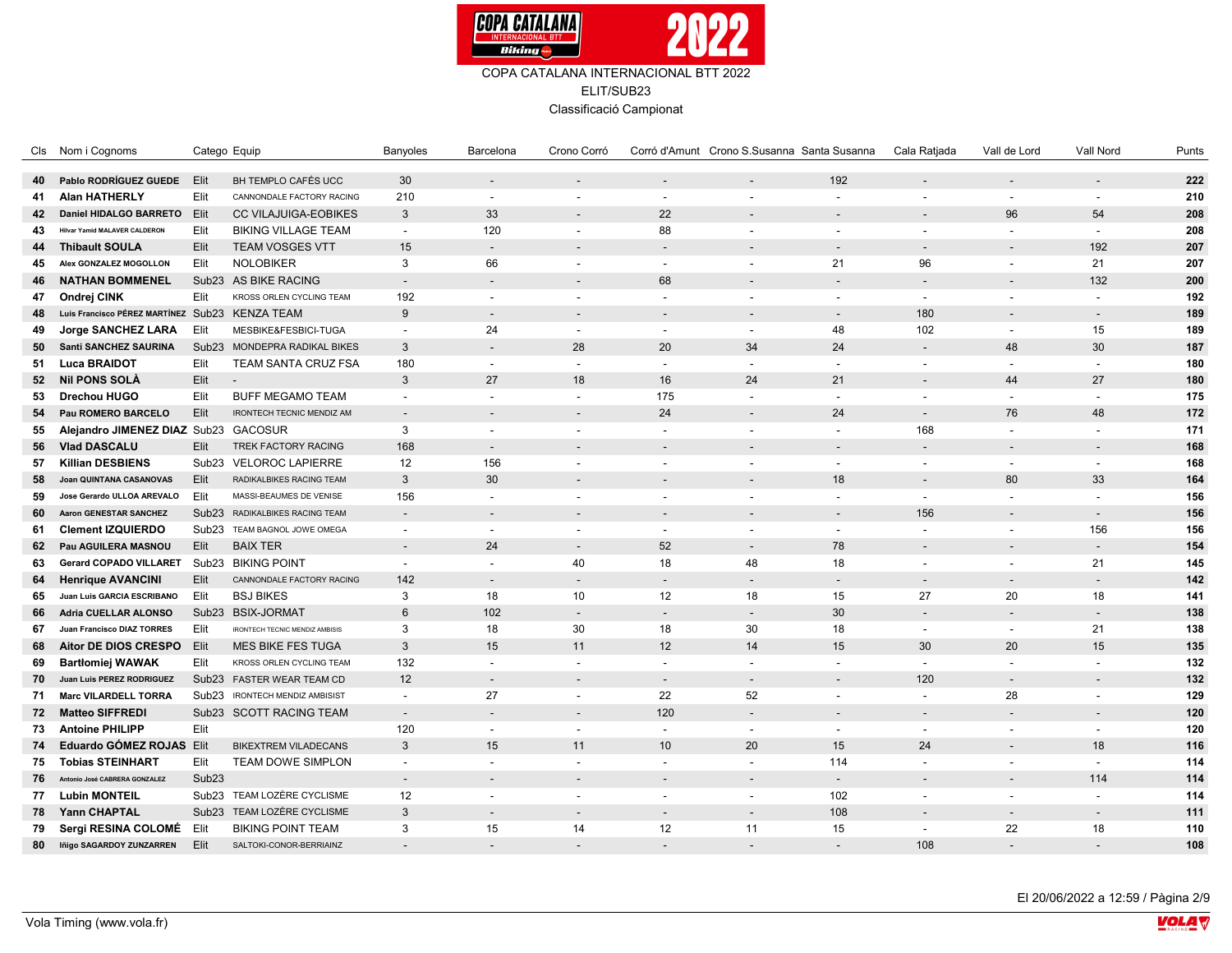

Classificació Campionat

|     | Cls Nom i Cognoms                             |                   | Catego Equip                                                    | Banyoles                                   | Barcelona                                  | Crono Corró              |                                    | Corró d'Amunt Crono S.Susanna Santa Susanna |                                            | Cala Ratjada                               | Vall de Lord                                         | Vall Nord                | Punts    |
|-----|-----------------------------------------------|-------------------|-----------------------------------------------------------------|--------------------------------------------|--------------------------------------------|--------------------------|------------------------------------|---------------------------------------------|--------------------------------------------|--------------------------------------------|------------------------------------------------------|--------------------------|----------|
| 81  | <b>Nil SOLA BERGA</b>                         |                   | Sub23 BIKING POINT                                              | 3                                          | 54                                         | $\sim$                   | 22                                 | $\overline{\phantom{a}}$                    | 27                                         | $\overline{\phantom{a}}$                   | $\overline{\phantom{a}}$                             | $\overline{\phantom{a}}$ | 106      |
| 82  | Pol SÁNCHEZ-PALENCIA CRESPO                   | Sub <sub>23</sub> | <b>LA TORRETA BIKE</b>                                          | 3                                          | 15                                         | 11                       | 14                                 | 11                                          | 15                                         | $\blacksquare$                             | 22                                                   | 15                       | 106      |
| 83  | <b>Oriol MEDINA</b>                           | Elit              | <b>MESBIKE &amp; FES - TUGA</b>                                 | 3                                          | 18                                         | 26                       | 18                                 | 28                                          | 12                                         | $\blacksquare$                             | $\sim$                                               | $\overline{\phantom{a}}$ | 105      |
| 84  | Josep PEÑALVER JUAN Elit                      |                   | RADIKALBIKES RACING TEAM                                        | 3                                          | 21                                         | $\sim$                   | 16                                 | $\overline{\phantom{a}}$                    | $\overline{\phantom{a}}$                   | $\blacksquare$                             | 40                                                   | 24                       | 104      |
| 85  | <b>Luca SHWARZBAUER</b>                       | Elit              | <b>CANYON CLLCTV</b>                                            | 102                                        | $\overline{\phantom{a}}$                   |                          | $\overline{\phantom{a}}$           |                                             | $\overline{\phantom{a}}$                   | $\overline{\phantom{a}}$                   | $\overline{\phantom{a}}$                             | $\overline{\phantom{a}}$ | 102      |
| 86  | <b>Alex ALAMAN MIER</b>                       |                   | Sub23 CICLES 02 - SPECIALIZED                                   | 3                                          | 30                                         | $\overline{\phantom{a}}$ | $\overline{\phantom{a}}$           | $\sim$                                      | 24                                         | 42                                         | $\overline{\phantom{a}}$                             | $\overline{\phantom{a}}$ | 99       |
| 87  | <b>Benjamin LE NY</b>                         | Elit              | TEAM CREUSE MAINSAT EVAUX                                       | 9                                          | $\overline{\phantom{a}}$                   |                          |                                    | 56                                          | 33                                         | $\overline{\phantom{a}}$                   | $\overline{\phantom{a}}$                             |                          | 98       |
| 88  | Juri ZANOTTI                                  | Elit              | <b>BMC MTB RACING</b>                                           | 96                                         | $\blacksquare$                             | $\blacksquare$           | $\sim$                             | $\blacksquare$                              | $\blacksquare$                             | $\blacksquare$                             | $\blacksquare$                                       | $\blacksquare$           | 96       |
| 89  | <b>Mickael BRUNELLO</b>                       | Elit              | <b>VELOROC LAPIERRE</b>                                         | $\overline{a}$                             | $\overline{\phantom{a}}$                   |                          |                                    |                                             |                                            | $\overline{\phantom{a}}$                   | $\overline{\phantom{a}}$                             | 96                       | 96       |
| 90  | <b>Victor SELLÉS PARDO</b>                    | Elit              | <b>CYCLIC TEAM</b>                                              | 6                                          | $\sim$                                     | $\overline{\phantom{a}}$ | $\overline{\phantom{a}}$           | $\overline{\phantom{a}}$                    | $\overline{\phantom{a}}$                   | 90                                         | $\overline{\phantom{a}}$                             |                          | 96       |
| 91  | Juan ESTEVAN OLIVER Sub23 CICLOS SABATER      |                   |                                                                 | 3                                          | 27                                         | $\overline{\phantom{a}}$ | $\overline{\phantom{a}}$           |                                             | $\blacksquare$                             | 66                                         | $\overline{\phantom{a}}$                             |                          | 96       |
| 92  | <b>Marti TEMPRANO FERNANDEZ</b>               |                   | Sub23 BICI 3.0                                                  | $\overline{a}$                             | 12                                         | 16                       | 14                                 | 16                                          | 15                                         | $\overline{\phantom{a}}$                   | 22                                                   | $\overline{\phantom{a}}$ | 95       |
| 93  | Axel JIMENEZ TOBAL                            | Elit              | INTEGRAL CAR KIA PC MORENITO                                    | 3                                          | 12                                         | 10                       | 10                                 | 12                                          | 12                                         |                                            | 18                                                   | 18                       | 95       |
| 94  | Javier NAVARRO CARRERA Elit                   |                   |                                                                 | $\blacksquare$                             | $\blacksquare$                             | $\overline{\phantom{a}}$ | $\sim$                             | $\blacksquare$                              | $\sim$                                     | $\overline{\phantom{a}}$                   | 60                                                   | 33                       | 93       |
| 95  | Xavier FRIGOLA SANCHEZ                        | Sub <sub>23</sub> | <b>IRONTECH TECNIC MENDIZ AMBISIS</b>                           | 3                                          | 18                                         | 20                       |                                    |                                             | 12                                         | $\overline{a}$                             | 20                                                   | 18                       | 91       |
| 96  | <b>Maximilian BRANDL</b>                      | Elit              | LEXWARE MOUNTAINBIKE TEAM                                       | 90                                         | $\sim$                                     | $\overline{\phantom{a}}$ | $\overline{\phantom{a}}$           | $\overline{\phantom{a}}$                    | $\overline{\phantom{a}}$                   | $\blacksquare$                             | $\blacksquare$                                       |                          | 90       |
| 97  | <b>Alexandre VIALLE</b>                       | Elit              | <b>TOYOTA ST-EUSTACHE</b>                                       | $\overline{a}$                             | 90                                         |                          |                                    |                                             |                                            |                                            | $\overline{\phantom{a}}$                             |                          | 90       |
|     | Sebastian Fini CARSTENSEN                     | Elit              | <b>KMC ORBEA</b>                                                |                                            | $\overline{\phantom{a}}$                   | $\overline{\phantom{a}}$ |                                    |                                             | $\blacksquare$                             |                                            |                                                      | $\overline{\phantom{a}}$ | 84       |
| 98  | <b>Kai VON DURING</b>                         | Sub <sub>23</sub> |                                                                 | 84<br>$\overline{a}$                       | $\sim$                                     |                          | $\overline{\phantom{a}}$           | $\overline{\phantom{a}}$                    | $\overline{a}$                             | $\overline{\phantom{a}}$<br>$\overline{a}$ | $\overline{\phantom{a}}$<br>$\overline{\phantom{a}}$ | 84                       | 84       |
| 99  |                                               |                   |                                                                 |                                            |                                            |                          |                                    |                                             |                                            |                                            |                                                      |                          |          |
| 100 | Josep COLOMINA TOMÀS                          | Elit<br>Elit      | ONE TO ONE / J2M<br>AGRUPACIÓ CICLISTA OLIANA                   | $\blacksquare$                             | $\sim$<br>15                               | $\sim$                   | $\sim$                             | $\blacksquare$<br>11                        | 54<br>12                                   | $\blacksquare$                             | $\blacksquare$<br>18                                 | 30                       | 84<br>83 |
| 101 | Joan MUNTADA MELET<br>102 Liuc COMA MACIÀ     |                   |                                                                 | 3<br>3                                     |                                            | $\sim$                   |                                    |                                             | 24                                         | 24<br>$\sim$                               |                                                      |                          |          |
|     |                                               |                   | Sub23 IRONTECH TECNIC MENDIZ AMBISIS<br>MMR FACTORY RACING TEAM | 78                                         | 33<br>$\overline{a}$                       |                          | $\overline{\phantom{a}}$           | $\blacksquare$                              | $\overline{\phantom{a}}$                   |                                            | 20                                                   | $\overline{\phantom{a}}$ | 80<br>78 |
|     | 103 Nadir COLLEDANI                           | Elit              |                                                                 |                                            |                                            | $\overline{a}$           |                                    |                                             |                                            | $\overline{\phantom{a}}$                   | $\overline{\phantom{a}}$                             |                          |          |
| 104 | <b>Jesus TORRES PEREZ</b>                     | Elit              | SALTOKI-CONOR-BERRIAINZ                                         | $\overline{a}$                             | $\ddot{\phantom{a}}$                       |                          | $\overline{\phantom{a}}$           | $\sim$                                      | $\overline{a}$                             | 78                                         | $\sim$                                               |                          | 78       |
| 105 | Raphaël POTTIER                               |                   | Sub23 OMNIUM CYCLISTE RAPHAËLOIS                                | 6                                          | $\overline{a}$                             | $\overline{\phantom{0}}$ | $\overline{\phantom{a}}$           |                                             | 72                                         | $\overline{a}$                             | $\overline{\phantom{a}}$                             |                          | 78       |
| 106 | <b>Francesc SURIOL ESCALANTE</b>              | Elit              | PALLARES FACTORY                                                | 3                                          | 18                                         | $\overline{\phantom{a}}$ | 14                                 | $\blacksquare$                              | 15<br>15                                   | $\sim$                                     | $\overline{\phantom{a}}$                             | 24                       | 74       |
| 107 | Alberto TORRES CAMACHO Sub23                  |                   | FES BICI 3.0-TUGA                                               | $\overline{\phantom{a}}$                   | $\mathcal{L}_{\mathcal{A}}$                | 22                       | 14                                 | 22                                          |                                            | $\overline{\phantom{a}}$                   | $\overline{\phantom{a}}$                             |                          | 73       |
|     | 108 David LIST<br>Ignacio VALDIVIA FERNÁNDEZ  | Elit              | LEXWARE MOUNTAINBIKE TEAM                                       | 72                                         | $\overline{\phantom{a}}$<br>$\overline{a}$ | $\sim$                   | $\sim$                             | $\blacksquare$                              | $\overline{\phantom{a}}$                   | $\blacksquare$<br>72                       | $\overline{\phantom{a}}$                             | $\overline{\phantom{a}}$ | 72<br>72 |
| 109 | Charles MARCHANDISE Sub23 TEAM VCA ANJOS KTM  |                   | Sub23 VALFER TEAM                                               | $\overline{a}$<br>$\overline{\phantom{a}}$ | 72                                         | $\overline{\phantom{a}}$ | $\overline{\phantom{a}}$           | $\sim$                                      | $\blacksquare$                             | $\sim$                                     | $\overline{a}$<br>$\blacksquare$                     | $\overline{\phantom{a}}$ | 72       |
| 110 | <b>Alex HERNANDEZ MARTINEZ</b>                | Elit              | <b>BICIEQUIP COMPETICIÓ</b>                                     | $\sim$                                     | 21                                         | $\overline{a}$           | $\overline{\phantom{a}}$<br>$\sim$ |                                             | 18                                         | $\overline{a}$                             | $\overline{\phantom{a}}$                             | 24                       | 63       |
| 111 |                                               |                   | Sub23 LA TORRETA BIKE                                           | 3                                          | $\sim$                                     |                          |                                    | $\overline{\phantom{a}}$<br>11              | 12                                         |                                            |                                                      | 15                       |          |
|     | 112 Marc VIDAL DOMINGUEZ                      |                   |                                                                 |                                            | $\overline{a}$                             | 10                       | 10                                 |                                             |                                            | $\blacksquare$                             | $\overline{\phantom{a}}$                             |                          | 61       |
|     | 113 Cristian MUÑOZ RUIZ<br>114 Reto INDERGAND | Elit              | Sub23 BAIXA UN PUNT CYCLING CLUB                                | 3                                          | $\overline{a}$                             | 9<br>$\sim$              | 10<br>$\sim$                       | $\sim$                                      | $\overline{\phantom{a}}$<br>$\overline{a}$ | 21<br>$\overline{a}$                       | 18<br>$\ddot{\phantom{a}}$                           | $\overline{a}$           | 61       |
|     |                                               |                   |                                                                 | 60                                         |                                            |                          |                                    |                                             |                                            |                                            |                                                      |                          | 60       |
|     | 115 Oriol CAMPS AGÜERA                        | Sub <sub>23</sub> | Sub23 JOSE SABATER                                              | $\overline{a}$<br>3                        | $\overline{a}$<br>$\sim$                   | ۰<br>$\sim$              | $\overline{\phantom{a}}$<br>$\sim$ |                                             | $\overline{\phantom{a}}$<br>$\overline{a}$ | $\sim$                                     | 36                                                   | 24                       | 60       |
| 116 | Joaquin GARCIA SANCHEZ                        |                   |                                                                 |                                            |                                            |                          |                                    | $\sim$                                      |                                            | 54                                         | $\sim$                                               |                          | 57       |
|     | 117 Arnau JORDAN REINALDO                     |                   | Sub23 CLUB CICLES CATALUNYA                                     | 3                                          | 24<br>$\overline{\phantom{a}}$             | $\overline{a}$           |                                    |                                             | $\overline{a}$                             | $\overline{\phantom{a}}$                   | $\overline{\phantom{a}}$                             | 30                       | 57       |
|     | 118 Martins BLUMS                             | Elit              | CST POSTNL BAFANG MTB RACING T                                  | 54                                         |                                            |                          | $\sim$                             | $\blacksquare$                              |                                            | $\sim$                                     | $\sim$                                               |                          | 54       |
| 119 | <b>David ARIZA CORTES</b>                     | Sub <sub>23</sub> | LA TORRETA BIKE CLUB CICLISTA                                   | 3                                          | 9                                          | 9                        | 8                                  |                                             | 9                                          |                                            | 16                                                   | $\overline{a}$           | 54       |
|     | 120 Aaron PINTOS                              | Elit              | TEAM VELO CLUB MONT AIGOUAL PA                                  | $\overline{a}$                             | $\overline{a}$                             | $\overline{\phantom{a}}$ |                                    |                                             | $\overline{\phantom{a}}$                   |                                            | 22                                                   | 30                       | 52<br>51 |
| 121 | <b>Mathieu BILLOTET</b>                       | Sub <sub>23</sub> |                                                                 | 3                                          |                                            |                          | 48                                 |                                             |                                            |                                            |                                                      |                          |          |

El 20/06/2022 a 12:59 / Pàgina 3/9

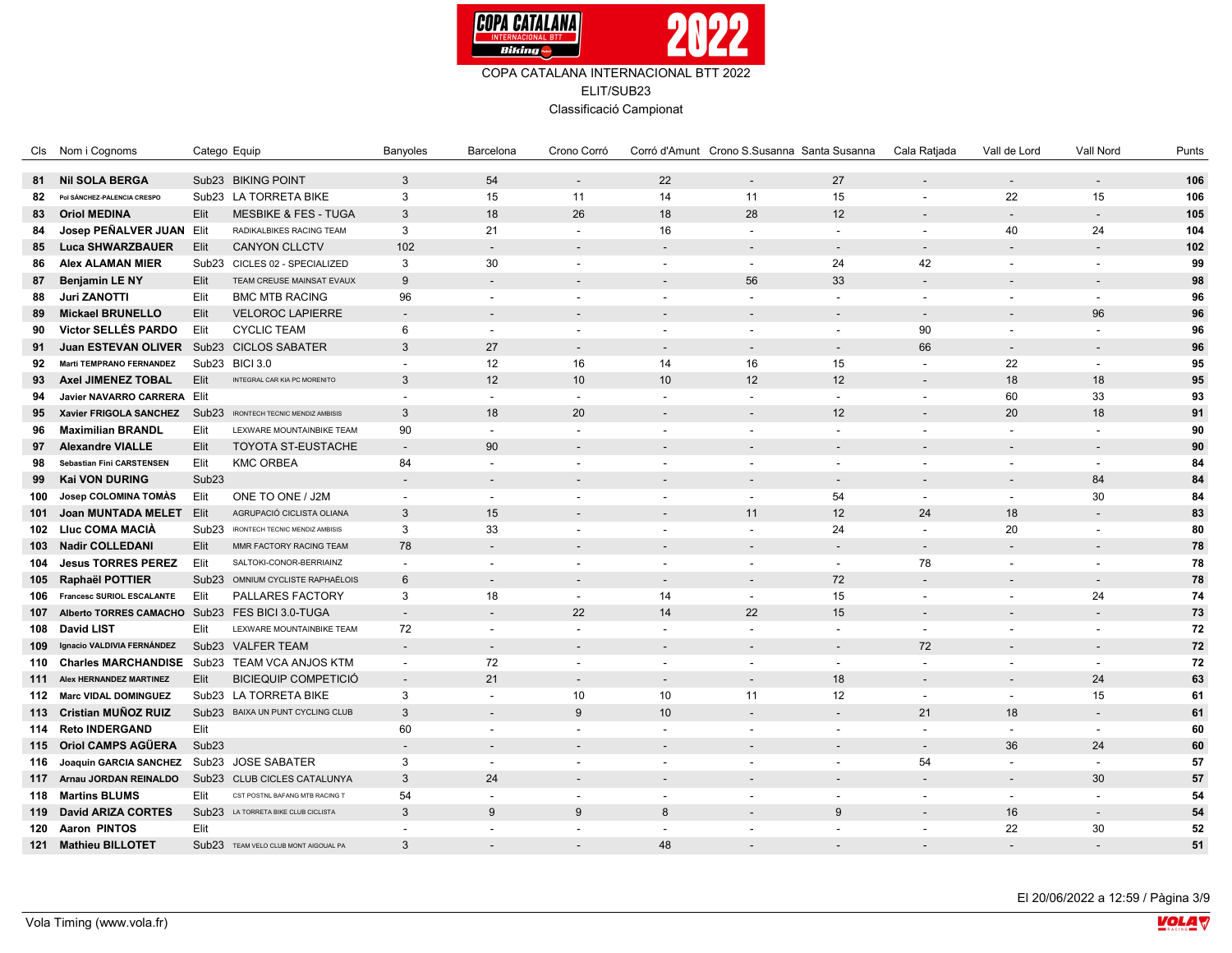

Classificació Campionat

|     | Cls Nom i Cognoms               | Catego Equip      |                                   | Banyoles                 | Barcelona                | Crono Corró              |                          | Corró d'Amunt Crono S.Susanna Santa Susanna |                          | Cala Ratjada             | Vall de Lord             | Vall Nord                | Punts |
|-----|---------------------------------|-------------------|-----------------------------------|--------------------------|--------------------------|--------------------------|--------------------------|---------------------------------------------|--------------------------|--------------------------|--------------------------|--------------------------|-------|
|     | 122 Sergi PUJOL OLIVER          |                   | Sub23 TERBIKES-BAIX TER           | 3                        | 15                       | $\sim$                   | $\sim$                   | $\overline{\phantom{a}}$                    | $\overline{\phantom{a}}$ | 33                       | $\overline{\phantom{a}}$ | $\overline{\phantom{a}}$ | 51    |
| 123 | Gerard PAGES LAVANDERO Sub23    |                   | <b>BICIEQUIP COMPETICIÓ</b>       | 3                        | 9                        | 9                        | 8                        | 11                                          | 9                        | $\blacksquare$           |                          |                          | 49    |
|     | <b>Georg EGGER</b>              | Elit              | SPEED COMPANY RACING              | 48                       | $\overline{\phantom{a}}$ | $\overline{\phantom{a}}$ | $\overline{\phantom{a}}$ | $\overline{\phantom{a}}$                    | $\overline{\phantom{a}}$ |                          |                          | $\overline{\phantom{a}}$ | 48    |
| 124 |                                 |                   |                                   |                          |                          |                          |                          |                                             |                          | $\overline{\phantom{a}}$ | $\overline{\phantom{a}}$ |                          |       |
| 125 | Oliver MEDINA SUAREZ Sub23      |                   | GRAN CANARIA SKODA BIKE TEAM      | $\blacksquare$           | $\overline{\phantom{a}}$ | $\overline{\phantom{a}}$ | $\overline{\phantom{a}}$ |                                             | $\overline{\phantom{a}}$ | 48                       | $\overline{\phantom{a}}$ |                          | 48    |
| 126 | Jaume DURAN MAIMÓ               |                   | Sub23 ILLES BALEARS CLUB CICLISTA | 3                        | $\overline{\phantom{a}}$ | $\overline{\phantom{a}}$ |                          |                                             | $\overline{\phantom{a}}$ | 27                       | $\overline{\phantom{a}}$ | 18                       | 48    |
| 127 | <b>Miquel GAJA CAPDEVILA</b>    |                   | Sub23 NINETA BIKE TEAM            | 3                        | 24                       | $\overline{\phantom{a}}$ | $\overline{\phantom{a}}$ | $\overline{\phantom{a}}$                    | 21                       | $\blacksquare$           | $\overline{\phantom{a}}$ | $\overline{\phantom{a}}$ | 48    |
|     | 128 Tom COURBIERE               |                   | Sub23 TEAM VTT AVENTURE PIOLENC   | 3                        | $\overline{\phantom{a}}$ | $\overline{\phantom{0}}$ | $\overline{\phantom{a}}$ | 26                                          | 18                       | $\overline{\phantom{a}}$ | $\overline{\phantom{a}}$ | $\overline{\phantom{a}}$ | 47    |
| 129 | Sergio GUTIERREZ AGUILAR        | Elit              | <b>BIKING POINT</b>               | 3                        | $\overline{\phantom{a}}$ | $\overline{\phantom{a}}$ |                          |                                             | $\overline{\phantom{a}}$ |                          | $\overline{\phantom{a}}$ | 42                       | 45    |
| 130 | <b>Roger COLOMINA TOMÀS</b>     | Sub <sub>23</sub> | ONE TO ONE-J2M                    | $\overline{\phantom{a}}$ | $\overline{\phantom{a}}$ | $\overline{a}$           | $\overline{a}$           |                                             | 15                       | $\overline{\phantom{a}}$ | $\overline{\phantom{a}}$ | 30                       | 45    |
| 131 | <b>Vincent BRUNELLO</b>         |                   | Sub23 PASSION VTT VENELLES        | $\blacksquare$           | $\blacksquare$           | $\blacksquare$           | $\overline{\phantom{a}}$ |                                             | 24                       | $\blacksquare$           | $\overline{\phantom{a}}$ | 21                       | 45    |
|     | 132 Oscar GALLARDO LOZANO Elit  |                   |                                   | 3                        | $\overline{\phantom{a}}$ | 11                       | 12                       |                                             | $\overline{\phantom{a}}$ | $\overline{\phantom{a}}$ | $\overline{\phantom{a}}$ | 18                       | 44    |
| 133 | <b>Mathis AZZARO</b>            |                   | Sub23 BMC MTB RACING              | 42                       | $\overline{\phantom{a}}$ | $\overline{\phantom{a}}$ | $\overline{\phantom{a}}$ |                                             | $\blacksquare$           | $\blacksquare$           | $\overline{\phantom{a}}$ | $\overline{\phantom{a}}$ | 42    |
| 134 | Marcos VAZQUEZ SANCHEZ Elit     |                   | <b>MEGABICI</b>                   | $\overline{\phantom{a}}$ | $\overline{a}$           | $\overline{\phantom{a}}$ | 22                       |                                             | 18                       |                          | $\overline{\phantom{a}}$ |                          | 40    |
| 135 | <b>Marti ROCA TRIAS</b>         |                   | Sub23 IRONTECH TECNIC MENDIZ AM   | $\overline{\phantom{a}}$ | $\blacksquare$           | $\overline{\phantom{a}}$ | 10                       |                                             | 12                       |                          | 18                       | $\overline{\phantom{a}}$ | 40    |
|     | 136 Nil MASO MOLAS              | Elit              | LINBIKES-LEFA TEAM                | 3                        | $\overline{\phantom{a}}$ | 24                       | 12                       |                                             | $\overline{\phantom{a}}$ |                          | $\overline{\phantom{a}}$ |                          | 39    |
| 137 | <b>Lucas ZAWADZKY</b>           | Elit              | TBIKES-BH-AMUNT                   | 3                        | 18                       | $\sim$                   | 18                       |                                             | $\overline{\phantom{a}}$ |                          | $\overline{\phantom{a}}$ |                          | 39    |
| 138 | Jan SABORIDO CARRERAS           |                   | Sub23 BSIX JORMAT                 | 3                        | 12                       | 11                       | 12                       |                                             | $\overline{\phantom{a}}$ | $\overline{a}$           | $\overline{a}$           |                          | 38    |
| 139 | Joel Andres LOPEZ CHANCHINGRE   | Elit              | TREK BICISPRINT SABADELL          | 3                        | 15                       | 10                       | 10                       |                                             | $\overline{\phantom{a}}$ | $\blacksquare$           | $\overline{\phantom{a}}$ |                          | 38    |
| 140 | <b>Vital ALBIN</b>              | Elit              | THÖMUS MAXON                      | 36                       | $\overline{\phantom{a}}$ | $\overline{\phantom{a}}$ |                          |                                             | $\overline{\phantom{a}}$ |                          |                          |                          | 36    |
| 141 | <b>Edoardo BONETTO</b>          | Elit              | SUPERNOVA STIP FACTORY TEAM       | $\blacksquare$           | $\overline{\phantom{a}}$ | $\overline{\phantom{a}}$ | $\sim$                   | $\overline{\phantom{a}}$                    | 36                       | $\blacksquare$           | $\overline{\phantom{a}}$ |                          | 36    |
|     | 142 Oriol SANZ VILA             |                   | Sub23 KENDA-BICIOCASION BARCELONA |                          | 12                       |                          | 10                       |                                             | 12                       |                          |                          |                          | 34    |
| 143 | <b>Riley AMOS</b>               | Sub <sub>23</sub> | <b>TREK FACTORY RACING</b>        | 33                       | $\overline{a}$           | $\overline{\phantom{a}}$ | $\overline{\phantom{a}}$ | $\overline{\phantom{a}}$                    | $\overline{a}$           | $\overline{\phantom{a}}$ | $\overline{\phantom{a}}$ | $\overline{\phantom{a}}$ | 33    |
|     | 144 Antoine LACHAIZE            | Sub <sub>23</sub> | TEAM BESSE SUPER BESSE            | $\overline{\phantom{a}}$ |                          |                          |                          |                                             | 33                       | $\overline{\phantom{a}}$ |                          |                          | 33    |
| 145 | <b>Miguel DIAZ PEREZ</b>        |                   | Sub23 UVES-SPIUK RACING TEAM      | $\blacksquare$           | $\overline{\phantom{a}}$ | $\overline{\phantom{a}}$ | $\overline{\phantom{a}}$ | $\overline{\phantom{a}}$                    | $\blacksquare$           | 33                       | $\overline{\phantom{a}}$ |                          | 33    |
| 146 | <b>Javier LARREA ARMENDARIZ</b> | Elit              | SALTOKI-CONOR-BERRIAINZ           |                          | $\overline{a}$           |                          |                          |                                             |                          | 33                       |                          |                          | 33    |
| 147 | <b>Maxime MAROTTE</b>           | Elit              | TEAM SANTA CRUZ FSA               | 33                       | $\overline{\phantom{a}}$ | $\blacksquare$           |                          |                                             | $\overline{\phantom{a}}$ | $\blacksquare$           | $\overline{\phantom{a}}$ |                          | 33    |
| 148 | <b>Lukas BAUM</b>               | Elit              | SPEED COMPANY RACING              | 33                       | $\overline{a}$           |                          |                          |                                             |                          | $\overline{a}$           |                          |                          | 33    |
| 149 | Joel ROTH                       | Elit              | <b>BIXS PERFORMANCE TEAM</b>      | 33                       | $\overline{\phantom{a}}$ | $\overline{\phantom{a}}$ | $\overline{\phantom{a}}$ |                                             | $\overline{\phantom{a}}$ | $\overline{\phantom{a}}$ | $\overline{\phantom{a}}$ |                          | 33    |
| 150 | <b>Bartomeu VERGER ALCOVER</b>  | Elit              | ARABAY CYCLING FRIENDLY BALEAR    |                          |                          |                          |                          |                                             | $\overline{a}$           | 33                       |                          |                          | 33    |
| 151 | <b>Maxime PERRIN</b>            | Elit              | TEAM GOLENE EVASION               | 3                        | $\overline{\phantom{a}}$ | $\overline{\phantom{a}}$ | $\overline{\phantom{a}}$ | $\overline{\phantom{a}}$                    | 30                       | $\sim$                   | $\overline{\phantom{a}}$ | $\overline{\phantom{a}}$ | 33    |
|     | 152 Juan Jose ARROYO JACINTO    | Sub <sub>23</sub> | <b>GACOSUR</b>                    | 3                        | $\overline{\phantom{a}}$ |                          |                          |                                             | $\overline{a}$           | 30                       |                          |                          | 33    |
| 153 | <b>Oscar FERRER RIBAS</b>       | Elit              | <b>RR BIKERS</b>                  | 3                        | 30                       | $\blacksquare$           | $\sim$                   |                                             | $\blacksquare$           | $\blacksquare$           | $\blacksquare$           |                          | 33    |
| 154 | <b>Eduard PORTA SERRANO</b>     | Elit              | <b>TERBIKES BAIXTER</b>           | 3                        | $\overline{a}$           | $\overline{a}$           |                          |                                             |                          | 30                       | $\overline{a}$           | $\overline{\phantom{a}}$ | 33    |
| 155 | <b>Marc ADMETLLA OMS</b>        | Sub <sub>23</sub> | KENDA-BICIOCACION BARCELONA       | $\blacksquare$           | 15                       | $\overline{\phantom{a}}$ | $\overline{\phantom{a}}$ | $\overline{\phantom{a}}$                    | $\blacksquare$           | $\overline{\phantom{a}}$ | $\overline{\phantom{a}}$ | 18                       | 33    |
| 156 | <b>Ernest TREIG RIOJO</b>       | Elit              | <b>MEGABICI</b>                   | $\overline{\phantom{a}}$ | $\overline{\phantom{a}}$ | $\overline{\phantom{a}}$ | 14                       |                                             | 18                       | $\overline{\phantom{a}}$ | $\overline{\phantom{a}}$ | $\overline{\phantom{a}}$ | 32    |
|     | 157 Alexander CALDENTEY GROVES  | Elit              | CALA D'OR FERROBIKERS CLUB CIC    | $\sim$                   | $\overline{\phantom{a}}$ | $\sim$                   | $\sim$                   | $\sim$                                      | $\overline{\phantom{a}}$ | 30                       | $\blacksquare$           | $\overline{\phantom{a}}$ | 30    |
| 158 | <b>Jens SCHUERMANS</b>          | Elit              | SCOTT CREUSE OXYGENE GUERET       | 30                       |                          |                          |                          |                                             |                          |                          |                          |                          | 30    |
|     | 159 Pierre DE FROIDMONT         | Elit              | <b>KMC ORBEA</b>                  | 30                       | $\overline{\phantom{a}}$ | $\overline{\phantom{a}}$ | $\sim$                   | $\overline{\phantom{a}}$                    | $\overline{\phantom{a}}$ | $\overline{\phantom{a}}$ | $\overline{\phantom{a}}$ | $\overline{\phantom{a}}$ | 30    |
| 160 | <b>Jan VASTL</b>                | Elit              | GAPP SYSTEM - KOLOFIX MTB RACI    | 30                       | $\overline{\phantom{a}}$ |                          |                          |                                             |                          | $\overline{\phantom{a}}$ |                          |                          | 30    |
| 161 | <b>Javier BUSTO RAMOS</b>       | Elit              | <b>EXTOL MTB TEAM</b>             | $\overline{\phantom{a}}$ | $\overline{\phantom{a}}$ | $\sim$                   | $\overline{\phantom{a}}$ |                                             | $\overline{\phantom{a}}$ | 30                       | $\blacksquare$           |                          | 30    |
|     | 162 Brice FILLIAT               | Sub <sub>23</sub> | <b>VELO CLUB AMBERTOIS</b>        |                          |                          |                          |                          |                                             | 30                       |                          |                          |                          | 30    |
|     |                                 |                   |                                   |                          |                          |                          |                          |                                             |                          |                          |                          |                          |       |

El 20/06/2022 a 12:59 / Pàgina 4/9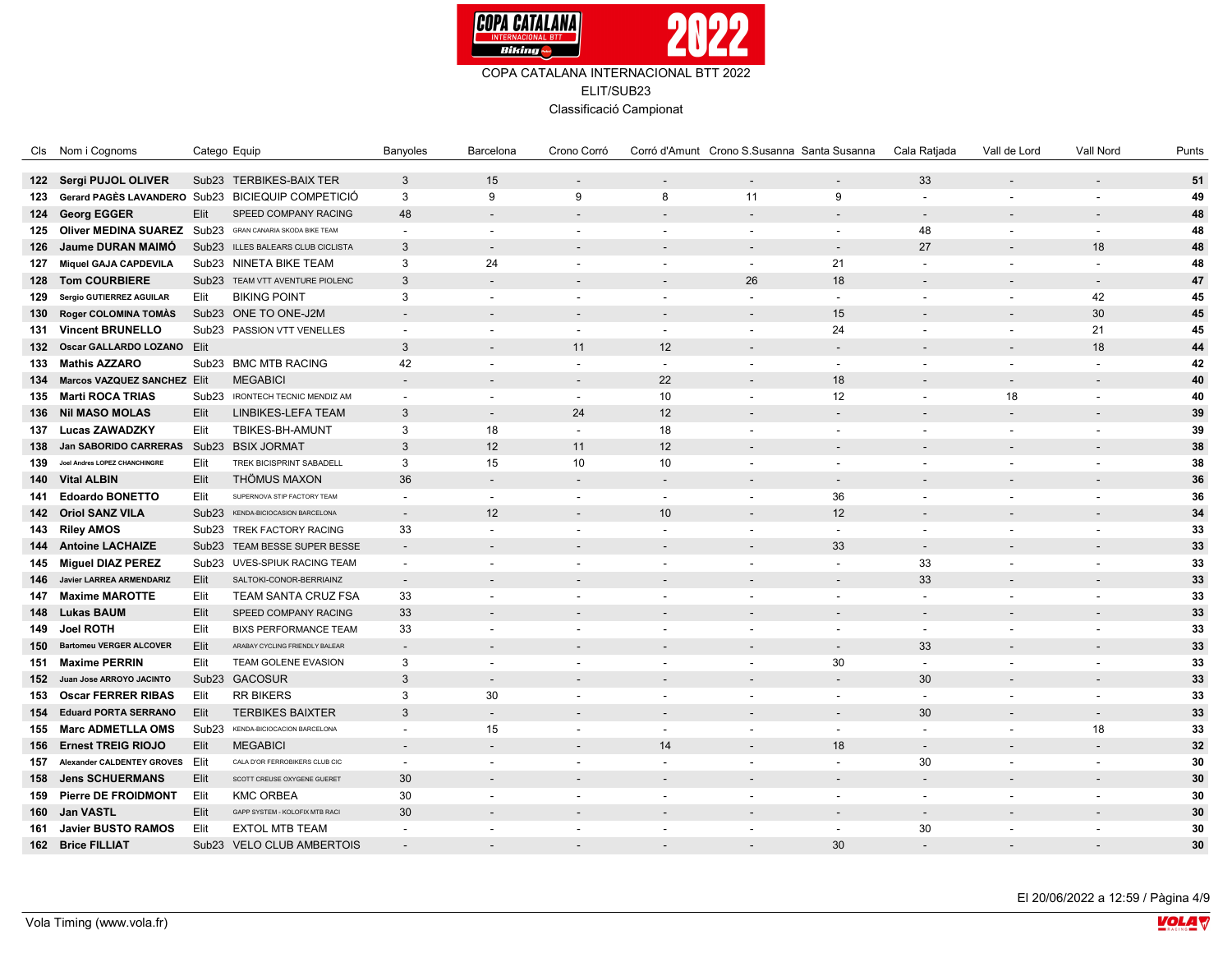

Classificació Campionat

|     | Cls Nom i Cognoms                     | Catego Equip      |                                                                  | Banyoles                 | Barcelona                | Crono Corró              |                          | Corró d'Amunt Crono S.Susanna Santa Susanna |                          | Cala Ratjada                   | Vall de Lord             | Vall Nord                | Punts |
|-----|---------------------------------------|-------------------|------------------------------------------------------------------|--------------------------|--------------------------|--------------------------|--------------------------|---------------------------------------------|--------------------------|--------------------------------|--------------------------|--------------------------|-------|
|     | 163 Israel NUÑEZ BATICÓN              | Elit              | <b>MASSI</b>                                                     | $\mathbf{3}$             | $\overline{\phantom{a}}$ | $\sim$                   | $\overline{\phantom{a}}$ | $\overline{\phantom{a}}$                    | $\overline{\phantom{a}}$ | $\overline{\phantom{a}}$       | $\overline{\phantom{a}}$ | 27                       | 30    |
|     | 164 Lluc AGUSTI SOLE                  | Sub <sub>23</sub> | KENDA-BICIOCASION BARCELONA                                      | 3                        | 27                       |                          | $\overline{\phantom{a}}$ | $\overline{\phantom{a}}$                    | $\overline{\phantom{a}}$ | $\overline{\phantom{a}}$       | $\overline{\phantom{a}}$ |                          | 30    |
|     | 165 Quentin FALIERES                  | Sub23 VCR         |                                                                  | $\overline{\phantom{a}}$ | $\sim$                   |                          | 12                       |                                             | $\overline{a}$           | $\overline{\phantom{a}}$       | $\overline{\phantom{a}}$ | 18                       | 30    |
|     | 166 Adrià ASENSIO LÓPEZ               |                   | Sub23 TREK BICISPRINT SABADELL                                   | 3                        | 15                       | $\overline{\phantom{a}}$ | 12                       | $\blacksquare$                              | $\overline{\phantom{a}}$ | $\overline{\phantom{a}}$       | $\overline{\phantom{a}}$ | $\overline{\phantom{a}}$ | 30    |
|     | 167 Miquel CANAL ARGERICH             |                   | Sub23 MIG SEGRE BIKE CLUB                                        | $\overline{\phantom{a}}$ | $\overline{\phantom{a}}$ |                          | 8                        |                                             |                          | 21                             | $\overline{\phantom{a}}$ |                          | 29    |
|     | 168 Oriol BADRENAS PEREZ              | Elit              | <b>SALA SPORT BIKE</b>                                           | $\mathbf{3}$             | $\sim$                   | $\overline{\phantom{a}}$ | $\sim$                   | $\blacksquare$                              | $\blacksquare$           | $\sim$                         | 24                       | $\blacksquare$           | 27    |
|     | 169 Tomer ZSALTSMAN                   | Elit              |                                                                  | 27                       | $\overline{\phantom{a}}$ |                          |                          |                                             |                          |                                |                          |                          | 27    |
|     | 170 Guillem ADROVER BAUZA             | Elit              | JB BRUNEX SUPERIOR FACTORY RAC<br>CALA D'OR FERROBIKERS CLUB CIC | $\sim$                   | $\overline{\phantom{a}}$ |                          |                          |                                             | $\overline{a}$           | $\overline{\phantom{a}}$<br>27 |                          |                          | 27    |
|     |                                       |                   |                                                                  |                          |                          |                          | $\overline{\phantom{a}}$ | $\blacksquare$                              |                          |                                | $\blacksquare$           |                          | 27    |
|     | 171 Gregor RAGGL                      | Elit              | JB BRUNEX SUPERIOR FACTORY RAC                                   | 27                       | $\overline{\phantom{a}}$ |                          |                          |                                             |                          |                                |                          |                          |       |
|     | 172 Genis MARTI CASADO                | Sub <sub>23</sub> | <b>IRONTECH TECNIC MENDIZ AMBISIS</b>                            | $\blacksquare$           | 27                       | $\overline{\phantom{a}}$ | $\overline{\phantom{a}}$ | $\overline{\phantom{a}}$                    | $\blacksquare$           | $\overline{\phantom{a}}$       | $\overline{\phantom{a}}$ |                          | 27    |
| 173 | <b>Cole Kenneth ALMAZAN PATON</b>     | Elit              | ORANGE SEAL OFF-ROAD TEAM                                        | 27                       | $\overline{a}$           |                          |                          |                                             |                          |                                |                          |                          | 27    |
|     | 174 Ismael ESTEBAN AGÜERO             | Elit              | LOGOS ENERGÍA - BH                                               | 27                       | $\sim$                   | $\blacksquare$           | $\overline{\phantom{a}}$ | $\overline{\phantom{a}}$                    | $\sim$                   | $\sim$                         | $\blacksquare$           |                          | 27    |
|     | 175 Yago FERNANDEZ OBENZA Elit        |                   | <b>EXTOL MTB TEAM</b>                                            | $\overline{\phantom{0}}$ |                          |                          |                          |                                             |                          | 27                             |                          |                          | 27    |
|     | 176 Toni COMAS BONNIN                 |                   | Sub23 SU-ATGES C.E.                                              | $\blacksquare$           | $\sim$                   | $\sim$                   | $\overline{\phantom{a}}$ | $\overline{\phantom{a}}$                    | $\overline{\phantom{a}}$ | 27                             | $\blacksquare$           | $\overline{\phantom{a}}$ | 27    |
|     | 177 Alex RIBOULET                     |                   | Sub23 CREUSE OXYGENE                                             | 6                        | $\sim$                   |                          | 20                       |                                             |                          |                                |                          |                          | 26    |
|     | 178 Marti ESPEJO GÜIXENS Elit         |                   | <b>VB SPORTS</b>                                                 | 3                        | 12                       | $\sim$                   | 10                       | $\blacksquare$                              | $\overline{a}$           | $\overline{\phantom{a}}$       | $\overline{\phantom{a}}$ |                          | 25    |
|     | 179 Albert SANCHEZ FERNANDEZ          |                   | Sub23 ONE TO ONE-J2M                                             | $\overline{\phantom{0}}$ | $\blacksquare$           |                          | $\overline{\phantom{a}}$ |                                             |                          |                                | $\overline{\phantom{a}}$ | 24                       | 24    |
| 180 | Jan ŠKARNITZL                         | Elit              | GAPP SYSTEM - KOLOFIX MTB RACI                                   | 24                       | $\sim$                   | $\sim$                   | $\overline{\phantom{a}}$ | $\overline{\phantom{a}}$                    | $\overline{a}$           | $\blacksquare$                 | $\overline{\phantom{a}}$ |                          | 24    |
|     | 181 Lukáš ELČKNER                     |                   | Sub23 MONDRAKER                                                  | $\overline{\phantom{a}}$ | 24                       |                          |                          |                                             |                          | $\overline{\phantom{a}}$       |                          |                          | 24    |
|     | 182 Gonzalo Ancor CAMARA PEREZ        | Sub <sub>23</sub> | GRAN CANARIA SKODA BIKE TEAM                                     | $\blacksquare$           | $\overline{a}$           | $\sim$                   | $\overline{\phantom{a}}$ | $\overline{\phantom{a}}$                    | $\overline{a}$           | 24                             | $\overline{\phantom{a}}$ | $\overline{a}$           | 24    |
|     | 183 Loan CHENEVAL                     |                   | Sub23 SCOTT CREUSE OXYGENE                                       | 24                       |                          |                          |                          |                                             |                          | $\overline{\phantom{a}}$       |                          |                          | 24    |
|     | 184 Marcel GUERRINI                   | Elit              | <b>BIXS PERFORMANCE TEAM</b>                                     | 24                       | $\overline{a}$           | $\sim$                   | $\overline{\phantom{a}}$ | $\overline{\phantom{a}}$                    | $\blacksquare$           | $\sim$                         | $\overline{\phantom{a}}$ | $\overline{\phantom{a}}$ | 24    |
|     | 185 Cristobal BARCELO BOVER Elit      |                   | CALA D'OR FERROBIKERS CLUB CIC                                   | $\overline{\phantom{a}}$ | $\overline{a}$           |                          |                          |                                             |                          | 24                             |                          |                          | 24    |
| 186 | <b>Simon ANDREASSEN</b>               | Elit              | CANNONDALE FACTORY RACING                                        | 24                       | $\overline{\phantom{a}}$ |                          | $\overline{\phantom{a}}$ |                                             | $\overline{\phantom{a}}$ | $\overline{\phantom{a}}$       | $\blacksquare$           |                          | 24    |
| 187 | <b>Oriol RUIZ DOMINGUEZ Elit</b>      |                   | RAVET BIKE PARETS CLUB CICLIST                                   | $\overline{a}$           | $\overline{a}$           |                          | $\sim$                   |                                             | $\overline{\phantom{a}}$ | 24                             | $\overline{\phantom{a}}$ |                          | 24    |
| 188 | <b>Joan TRIAS SANCHO</b>              |                   | Sub23 CORVI TEAM                                                 | 3                        | 9                        | $\overline{\phantom{a}}$ | 12                       |                                             | $\overline{a}$           | $\overline{\phantom{a}}$       | $\overline{\phantom{a}}$ |                          | 24    |
| 189 | <b>Marcus NEUMANN</b>                 | Elit              | <b>PRIVAT</b>                                                    | $\overline{\phantom{0}}$ | $\overline{a}$           | $\overline{\phantom{a}}$ | 22                       |                                             |                          | $\overline{\phantom{a}}$       | $\overline{\phantom{a}}$ |                          | 22    |
|     | 190 Antonin MOLY                      | Sub <sub>23</sub> |                                                                  | $\sim$                   | $\overline{a}$           | $\sim$                   | $\sim$                   | $\sim$                                      | $\overline{a}$           | $\overline{\phantom{a}}$       | 22                       | $\overline{\phantom{a}}$ | 22    |
| 191 | <b>Eric BERGARA CARDO</b>             | Sub <sub>23</sub> | LA MUNTANYETA BTT CLUB CICLIST                                   |                          | 12                       |                          | 10                       |                                             |                          |                                | $\overline{\phantom{a}}$ |                          | 22    |
|     | 192 Ricardo MARINHEIRO                | Elit              | <b>CLUBE BTT MATOSINHOS</b>                                      | 21                       | $\overline{a}$           | $\blacksquare$           | $\overline{\phantom{a}}$ | $\overline{\phantom{a}}$                    | $\blacksquare$           | $\blacksquare$                 | $\overline{\phantom{a}}$ | $\overline{\phantom{a}}$ | 21    |
|     | 193 Leon KAISER                       | Sub <sub>23</sub> | <b>TEAM BULLS</b>                                                | 21                       | $\blacksquare$           |                          |                          |                                             |                          |                                |                          |                          | 21    |
|     | 194 Lukáš KOBES                       | Elit              | GAPP SYSTEM - KOLOFIX MTB RACI                                   | 21                       | $\overline{a}$           | $\sim$                   | $\overline{\phantom{a}}$ | $\overline{\phantom{a}}$                    | $\overline{a}$           | $\blacksquare$                 | $\overline{\phantom{a}}$ |                          | 21    |
| 195 | Joan FIGUERAS VIÑAS                   | Elit              | <b>BIKING POINT</b>                                              | $\overline{\phantom{0}}$ | 21                       |                          |                          |                                             |                          |                                | $\overline{a}$           |                          | 21    |
|     | 196 Francisco Javier MANZANO AMBOADES | Elit              | <b>CDC MANACORI</b>                                              | $\blacksquare$           | $\overline{\phantom{a}}$ |                          |                          |                                             | $\overline{\phantom{a}}$ | 21                             | $\blacksquare$           |                          | 21    |
|     | 197 Alex BREGENZER                    | Elit              | EIGHTY AID RACING TEAM                                           | 21                       | $\overline{\phantom{a}}$ |                          |                          |                                             | ۰                        | $\overline{\phantom{a}}$       |                          |                          | 21    |
| 198 | Alexander BREMPEL BALLESTER Elit      |                   | ANTONI GELABERT PENYA CICLISTA                                   | $\sim$                   | $\overline{a}$           | $\sim$                   | $\sim$                   | $\overline{\phantom{a}}$                    | $\overline{a}$           | 21                             | $\sim$                   |                          | 21    |
|     | 199 Felix HERRERO BESTARD             | Elit              |                                                                  |                          | $\overline{\phantom{0}}$ |                          |                          |                                             | $\overline{a}$           | 21                             | $\overline{\phantom{a}}$ |                          | 21    |
|     | 200 Antoine LADET                     |                   | Sub23 LESCAR VS                                                  | 3                        | $\overline{\phantom{a}}$ | $\sim$                   | $\overline{\phantom{a}}$ | $\overline{\phantom{a}}$                    | 18                       | $\overline{\phantom{a}}$       | $\blacksquare$           |                          | 21    |
| 201 | David BAYÓ FRIGOLA                    | Elit              | <b>TERBIKES- BAIX TER</b>                                        | 3                        | 18                       |                          |                          |                                             |                          |                                |                          |                          | 21    |
|     | 202 Edgart Ignacio LOPEZ GALEANO Elit |                   |                                                                  | ÷.                       | ÷.                       |                          |                          |                                             | $\overline{a}$           |                                | 20                       |                          | 20    |
|     | 203 Alexandre NOUVIALE                | Sub23 V2O         |                                                                  | $\mathcal{S}$            |                          |                          | 16                       |                                             |                          |                                |                          |                          | 19    |

El 20/06/2022 a 12:59 / Pàgina 5/9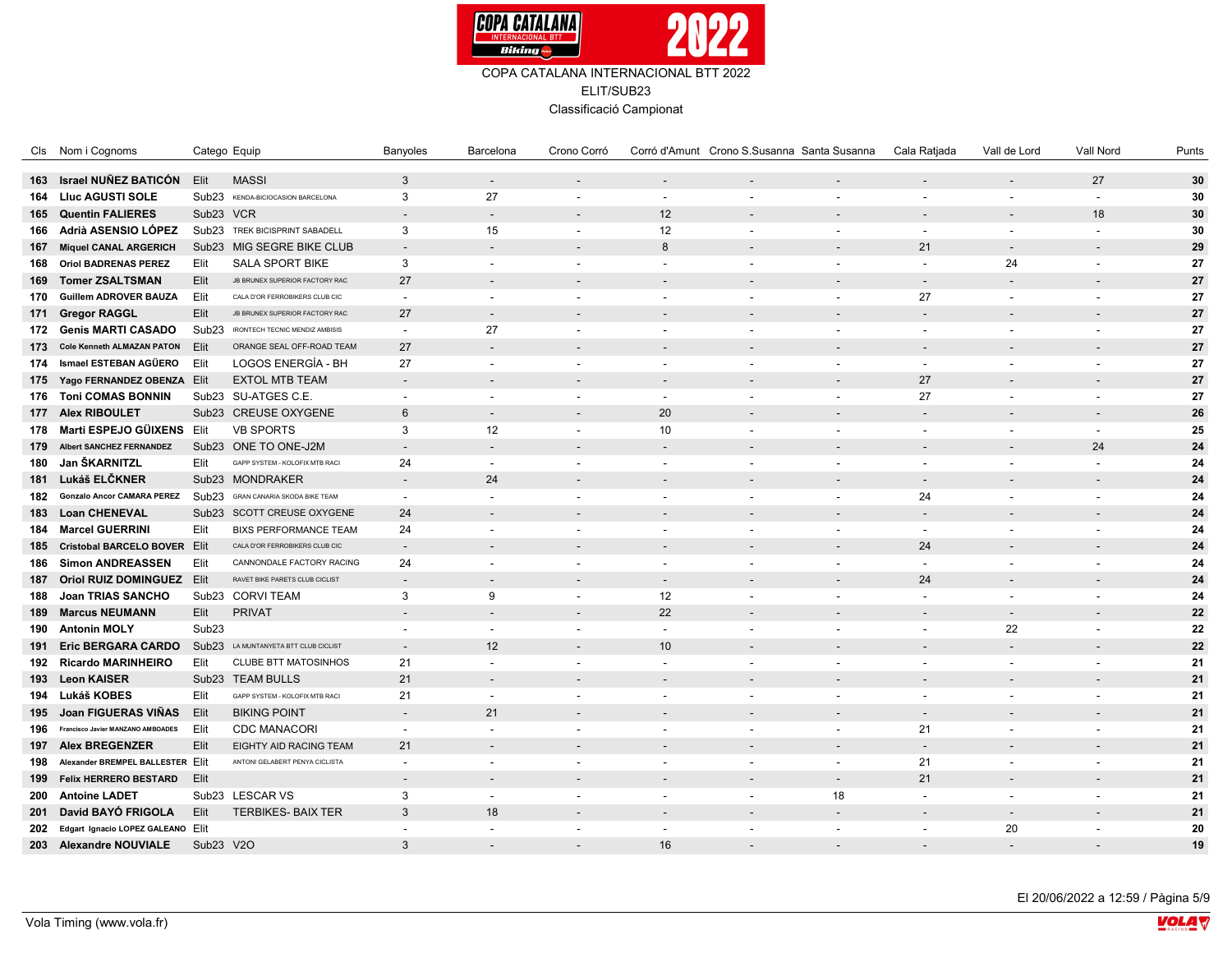

Classificació Campionat

|     | Cls Nom i Cognoms                   | Catego Equip      |                                      | Banyoles                 | Barcelona                | Crono Corró              |                          | Corró d'Amunt Crono S.Susanna Santa Susanna |                          | Cala Ratjada             | Vall de Lord             | Vall Nord                | Punts |
|-----|-------------------------------------|-------------------|--------------------------------------|--------------------------|--------------------------|--------------------------|--------------------------|---------------------------------------------|--------------------------|--------------------------|--------------------------|--------------------------|-------|
|     |                                     |                   |                                      |                          |                          |                          |                          |                                             |                          |                          |                          |                          |       |
|     | 204 Koren AMOKYAL                   | Sub <sub>23</sub> |                                      |                          | $\overline{\phantom{a}}$ | $\overline{\phantom{a}}$ | 18                       |                                             | $\sim$                   | $\overline{\phantom{a}}$ | $\overline{\phantom{a}}$ | $\overline{\phantom{a}}$ | 18    |
| 205 | <b>Martin CABRERIZO DANIEL</b>      | Elit              |                                      |                          |                          |                          | $\blacksquare$           |                                             | $\overline{\phantom{a}}$ | $\overline{\phantom{a}}$ | 18                       |                          | 18    |
|     | 206 Sebastia DURAN SIQUIER          |                   | Sub23 ESTABLIMENTS PENYA CICLISTA    | $\overline{\phantom{a}}$ | $\overline{\phantom{a}}$ |                          | $\overline{\phantom{a}}$ |                                             | $\overline{a}$           | 18                       | $\overline{\phantom{a}}$ | $\overline{\phantom{a}}$ | 18    |
|     | 207 Niek HOORNSMAN                  |                   | Sub23 TALENTNED                      | 18                       |                          |                          | $\overline{\phantom{a}}$ |                                             | $\overline{\phantom{a}}$ | $\overline{\phantom{a}}$ |                          |                          | 18    |
| 208 | <b>Jordi CARNICER ROIG</b>          | Elit              | <b>SCOTT TEAM</b>                    | $\overline{\phantom{a}}$ | 18                       |                          | $\overline{\phantom{a}}$ |                                             | $\overline{\phantom{a}}$ |                          |                          | $\overline{a}$           | 18    |
| 209 | <b>Ludovic DELPECH</b>              | Elit              | <b>VELOROC LAPIERRE</b>              | 18                       | $\overline{\phantom{a}}$ |                          | $\overline{\phantom{a}}$ | $\overline{\phantom{a}}$                    | $\overline{\phantom{a}}$ | $\overline{\phantom{a}}$ |                          | $\blacksquare$           | 18    |
|     | 210 Erik HÆGSTAD                    | Elit              | <b>KMC ORBEA</b>                     | 18                       | $\overline{\phantom{a}}$ |                          |                          |                                             | $\overline{\phantom{a}}$ |                          |                          | $\overline{\phantom{a}}$ | 18    |
|     | 211 Antoine NIBBIO                  |                   | Sub23 VELOROC CAVAILLON              | $\overline{\phantom{a}}$ | 18                       |                          | $\overline{\phantom{a}}$ |                                             | $\overline{a}$           |                          |                          |                          | 18    |
|     | 212 Roger BERGADA POMES             | Elit              | <b>VB SPORTS</b>                     | $\overline{\phantom{a}}$ | $\overline{\phantom{a}}$ |                          | $\overline{\phantom{a}}$ |                                             | $\overline{a}$           | $\overline{\phantom{a}}$ |                          | 18                       | 18    |
|     | 213 William Hoines LARSEN Sub23     |                   | WO2 MAX                              | 18                       | $\overline{\phantom{a}}$ | $\overline{\phantom{a}}$ | $\blacksquare$           | Ĭ.                                          | $\overline{\phantom{a}}$ |                          |                          |                          | 18    |
|     | 214 Etienne PUECH                   | Elit              | V2O                                  | $\overline{\phantom{a}}$ | $\overline{\phantom{a}}$ |                          |                          |                                             | 18                       |                          |                          | $\overline{\phantom{a}}$ | 18    |
|     | 215 Luke WIEDMANN                   |                   | Sub23 THÖMUS MAXON                   | 18                       |                          | $\overline{\phantom{a}}$ | $\overline{\phantom{a}}$ |                                             | $\blacksquare$           |                          |                          |                          | 18    |
|     | 216 Aurélien CURSOUX                | Elit              | <b>GOLENE EVASION</b>                | $\mathbf{3}$             |                          |                          |                          |                                             | 15                       |                          |                          | $\overline{a}$           | 18    |
|     | 217 Eloi PRECKLER ALMANSA           | Elit              | <b>BIKING POINT</b>                  | $\blacksquare$           |                          | 9                        | 8                        |                                             | $\blacksquare$           |                          |                          |                          | 17    |
|     | 218 Paquito VALLES MEJIAS           |                   | Sub23 IRONTECH TECNIC MENDIZ AM      |                          |                          |                          | 16                       |                                             |                          |                          |                          |                          | 16    |
|     | 219 Abel PEREZ SAYOS                |                   | Sub23 365 TEAM CLUB CICLISTA         | $\blacksquare$           |                          | $\overline{\phantom{a}}$ | 16                       |                                             | $\overline{\phantom{a}}$ |                          |                          |                          | 16    |
|     | 220 Karl MARKT                      | Elit              | JB BRUNEX SUPERIOR FACTORY RAC       | 15                       |                          |                          | $\overline{\phantom{a}}$ |                                             | $\overline{a}$           |                          |                          | $\overline{a}$           | 15    |
| 221 | Roberto Carlos GUIMARÃES FERREIRA   | Elit              | <b>GUILHABREU BTT</b>                | 15                       |                          | $\overline{\phantom{a}}$ | $\overline{\phantom{a}}$ |                                             |                          |                          |                          | $\blacksquare$           | 15    |
|     | 222 Xavier MARTINEZ CALDITO         | Elit              | <b>FES</b>                           | $\overline{\phantom{a}}$ |                          |                          |                          |                                             |                          |                          |                          | 15                       | 15    |
|     | 223 Thomas GRIOT                    | Elit              | <b>CANYON CLLCTV</b>                 | 15                       | $\sim$                   | $\overline{\phantom{a}}$ | $\overline{\phantom{a}}$ |                                             | $\overline{\phantom{a}}$ | $\overline{\phantom{a}}$ |                          | $\blacksquare$           | 15    |
|     | 224 Chris VAN DIJK                  |                   | Sub23 TALENTNED                      | 15                       |                          |                          |                          |                                             |                          |                          |                          |                          | 15    |
|     | 225 Paul SNIP                       |                   | Sub23 TALENTNED                      | 15                       | $\overline{\phantom{a}}$ | $\overline{\phantom{a}}$ | $\overline{\phantom{a}}$ | $\overline{\phantom{a}}$                    | $\overline{\phantom{a}}$ |                          |                          | $\sim$                   | 15    |
|     | 226 Finn TREUDLER                   |                   | Sub23 JB BRUNEX SUPERIOR FACTORY RAC | 15                       |                          |                          |                          |                                             |                          |                          |                          | $\overline{\phantom{a}}$ | 15    |
| 227 | <b>Pedro MARTINEZ CEREZO</b>        |                   | Sub23 TEAM FDM -PINA                 | $\overline{\phantom{a}}$ | $\overline{\phantom{a}}$ | $\overline{\phantom{a}}$ | $\overline{\phantom{a}}$ |                                             | $\overline{\phantom{a}}$ |                          | $\overline{\phantom{a}}$ | 15                       | 15    |
|     | 228 Miguel MACHUCA SANCHEZ Sub23    |                   | <b>CICLES CATALUNYA CLUB</b>         |                          |                          |                          |                          |                                             |                          |                          |                          | 15                       | $15$  |
| 229 | <b>Mateo CHEDALEUX</b>              | Sub <sub>23</sub> |                                      | $\overline{\phantom{a}}$ |                          | $\overline{\phantom{a}}$ | $\overline{\phantom{a}}$ |                                             | $\overline{\phantom{a}}$ |                          |                          | 15                       | 15    |
|     | 230 Luca MARTIN                     |                   | Sub23 KMC ORBEA                      | 15                       |                          |                          |                          |                                             |                          |                          |                          | $\overline{\phantom{a}}$ | 15    |
|     | 231 Mattis PATEAU                   |                   | Sub23 TEAM CREUSE MAINSAT EVAUX      | 15                       | $\sim$                   | $\overline{\phantom{a}}$ | $\overline{\phantom{a}}$ |                                             | $\overline{\phantom{a}}$ |                          |                          | $\blacksquare$           | 15    |
|     | 232 Fabricio Dougl LARIOS RODRIGUEZ |                   | Sub23 DOCTOR J BIKES                 |                          | 15                       |                          |                          |                                             |                          |                          |                          |                          | 15    |
|     | 233 Aleix MORENO COLL               | Elit              | UNIÓ CICLISTA BAGES                  | 3                        | 12                       | $\overline{\phantom{a}}$ | $\blacksquare$           | $\overline{\phantom{a}}$                    | $\overline{\phantom{a}}$ |                          |                          | $\blacksquare$           | 15    |
|     | 234 Oriol SAURA BOSCH               | Elit              | <b>BTT PAÍS DEL CAVA</b>             | $\mathbf{3}$             |                          |                          |                          |                                             | 12                       |                          |                          |                          | 15    |
|     | 235 Gerard PAREDES TRILLA           | Elit              | <b>MESBIKE &amp; FES - TUGA</b>      | 3                        | $\sim$                   | $\overline{\phantom{a}}$ | $\blacksquare$           | $\overline{a}$                              | 12                       |                          |                          |                          | 15    |
|     | 236 Xavier MONTASELL JORDANA        | Elit              | LA TORRETA BIKE                      | $\mathbf{3}$             | 12                       |                          |                          |                                             |                          |                          |                          |                          | 15    |
| 237 | <b>Benjamin TRAN MAU THEM</b>       |                   | Sub23 BEZIERS MEDITERRANÉE CYCLISME  | 3                        | $\overline{\phantom{a}}$ | $\overline{\phantom{a}}$ | $\overline{\phantom{a}}$ | $\blacksquare$                              | 12                       | $\overline{\phantom{a}}$ |                          |                          | 15    |
|     | 238 Lluís NAVARRO PÉREZ Elit        |                   | AFANIP PRO CICLING                   | $\overline{a}$           | $\overline{\phantom{a}}$ | 12                       | $\overline{\phantom{a}}$ |                                             | $\overline{a}$           | $\overline{\phantom{a}}$ |                          | $\overline{\phantom{a}}$ | 12    |
| 239 | <b>Javier DIAZ BALTA</b>            | Elit              | ADDICT BIKES RACING TEAM             | $\sim$                   | $\overline{\phantom{a}}$ | $\sim$                   | 12                       | $\overline{\phantom{a}}$                    | $\blacksquare$           | $\overline{\phantom{a}}$ |                          |                          | 12    |
|     | 240 Lukas MALEZSEWSKI               | Sub <sub>23</sub> | SCOTT CREUSE OXYGENE GUERET          | 12                       |                          |                          | $\overline{\phantom{a}}$ |                                             |                          |                          |                          |                          | $12$  |
|     | 241 Igoulem BENOIT                  | Elit              | MASSI - BEAUMES DE VENISE            | 12                       | $\overline{\phantom{a}}$ | $\overline{\phantom{a}}$ | $\blacksquare$           | $\blacksquare$                              | $\overline{\phantom{a}}$ | $\overline{\phantom{a}}$ |                          | $\overline{\phantom{a}}$ | 12    |
|     | 242 Angel CORPORALES TUR            |                   | Sub23 C.C. ES XEBEL·LÍ               | $\overline{\phantom{a}}$ | 12                       |                          |                          |                                             |                          |                          |                          |                          | $12$  |
|     | 243 Frits BIESTERBOS                |                   | Sub23 TALENTNED                      | 12                       | $\ddot{\phantom{a}}$     |                          | $\overline{\phantom{a}}$ |                                             | $\overline{a}$           |                          |                          |                          | 12    |
|     | 244 Rémy DUQUESNE                   | Elit              | <b>VCA ANJOS ASTERION</b>            | 12                       |                          |                          |                          |                                             |                          |                          |                          |                          | 12    |

El 20/06/2022 a 12:59 / Pàgina 6/9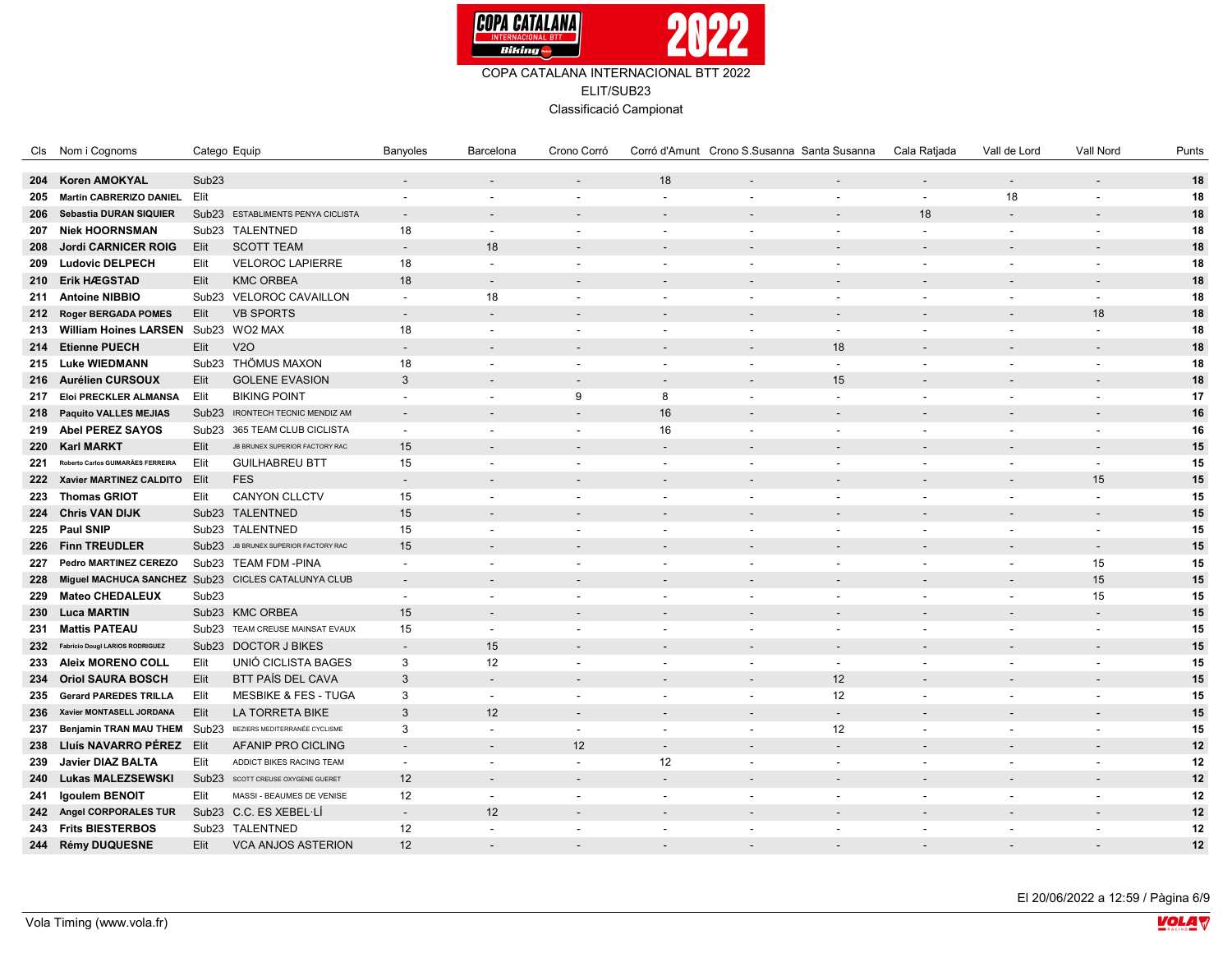

Classificació Campionat

|     | Cls Nom i Cognoms                                         | Catego Equip      |                                                                         | Banyoles                      | Barcelona                | Crono Corró              |                          | Corró d'Amunt Crono S.Susanna Santa Susanna |                          | Cala Ratjada             | Vall de Lord             | Vall Nord | Punts                   |
|-----|-----------------------------------------------------------|-------------------|-------------------------------------------------------------------------|-------------------------------|--------------------------|--------------------------|--------------------------|---------------------------------------------|--------------------------|--------------------------|--------------------------|-----------|-------------------------|
|     | 245 Stanislas CHENAY-HERNANDEZ Sub23 SANTVI CLUB ESPORTIU |                   |                                                                         |                               | 12                       |                          |                          |                                             |                          | $\blacksquare$           |                          |           | 12                      |
|     | 246 Roman HOLZER                                          |                   | Sub23 THÖMUS MAXON                                                      | 12                            | $\overline{\phantom{a}}$ | $\overline{\phantom{a}}$ | $\overline{\phantom{a}}$ |                                             | $\blacksquare$           | $\overline{\phantom{a}}$ |                          |           | 12                      |
|     | 247 Nil RUIZ LLOBERA                                      |                   | Sub23 TREK BICISPRINT                                                   | $\mathbf{3}$                  | 9                        |                          |                          |                                             |                          |                          |                          |           | 12                      |
|     |                                                           |                   |                                                                         |                               |                          |                          |                          |                                             |                          |                          |                          |           |                         |
|     | 248 Alex ORTIZ BONILLA                                    | Elit              | <b>BIKING POINT</b><br>Sub <sub>23</sub> CST POSTNL BAFANG MTB RACING T | $\overline{\phantom{a}}$<br>9 | $\overline{\phantom{a}}$ | $\overline{\phantom{a}}$ | 10                       | $\overline{\phantom{a}}$                    | $\blacksquare$           | $\overline{\phantom{a}}$ | $\overline{\phantom{a}}$ |           | 10<br>9                 |
|     | 249 Sasha HUDYMA                                          |                   |                                                                         |                               |                          |                          |                          |                                             |                          |                          |                          |           |                         |
|     | 250 Luuk CHAMBEYRON                                       | Elit              | <b>MISTRAL ADVENTURA</b>                                                | 9                             | $\overline{\phantom{a}}$ |                          | $\overline{\phantom{a}}$ |                                             | $\overline{\phantom{a}}$ |                          |                          |           | 9                       |
|     | 251 Ivan Aitor LONGHITANO RIERA                           | Sub <sub>23</sub> | <b>ISB - ERBOS BIKES</b>                                                | $\overline{\phantom{a}}$      | 9                        |                          |                          |                                             |                          |                          |                          |           | 9                       |
|     | 252 João CRUZ                                             | Sub <sub>23</sub> | AXPO/ FIRSTBIKETEAM/ VILA DO C                                          | 9                             | $\overline{\phantom{a}}$ |                          | $\blacksquare$           |                                             | $\overline{\phantom{m}}$ |                          |                          |           | 9                       |
|     | 253 Clément AUVIN                                         | Elit              | TEAM HORIZON MONTLUCON                                                  | 9                             |                          |                          |                          |                                             |                          |                          |                          |           | 9                       |
|     | 254 Eudald FABRELLAS ROS                                  | Sub <sub>23</sub> | <b>CC PALAFRUGELL</b>                                                   | $\sim$                        | 9                        |                          | $\sim$                   |                                             |                          |                          |                          |           | 9                       |
|     | 255 Jan-Ole ZILSE                                         | Sub <sub>23</sub> | <b>ROSE RACING TEAM</b>                                                 | 9                             |                          |                          |                          |                                             |                          |                          |                          |           | 9                       |
|     | 256 Pau GALERA MERCHAN Sub23 T-BIKES                      |                   |                                                                         |                               | $\overline{\phantom{a}}$ | $\overline{\phantom{a}}$ | 8                        | $\blacksquare$                              | $\overline{\phantom{a}}$ | $\overline{\phantom{a}}$ | $\overline{\phantom{a}}$ |           | 8                       |
|     | 257 João ROCHA                                            | Elit              | <b>BTT GARDUNHA</b>                                                     | 6                             |                          |                          |                          |                                             |                          |                          |                          |           | 6                       |
| 258 | <b>Jarne VANDERSTEEN</b>                                  | Sub <sub>23</sub> | ORBEA G-BIKES MTB RACING TEAM                                           | 6                             |                          | $\overline{\phantom{a}}$ | $\overline{\phantom{a}}$ |                                             | $\overline{\phantom{a}}$ | $\blacksquare$           |                          |           | ĥ                       |
|     | 259 Miron LIPP                                            | Sub <sub>23</sub> | ORBEA - SERPENTINE VELOSPORT                                            | 6                             |                          |                          |                          |                                             |                          |                          |                          |           | 6                       |
| 260 | Jan RAJCHART                                              | Elit              | GAPP SYSTEM - KOLOFIX MTB RACI                                          | 3                             | $\sim$                   |                          | $\overline{\phantom{a}}$ |                                             | $\overline{\phantom{a}}$ |                          |                          |           | 3                       |
|     | 261 Ot VALLS PUJOL                                        | Elit              | <b>MANRESANA</b>                                                        | 3                             |                          |                          |                          |                                             |                          |                          |                          |           | $\overline{\mathbf{3}}$ |
|     | 262 Gerard BLANCH DANIEL Elit                             |                   | CLUB CICLISTA VILAJUIGA                                                 | 3                             |                          |                          |                          |                                             |                          |                          |                          |           | 3                       |
| 263 | João Pedro BESSA DE JESUS                                 | Elit              | <b>GUILHABREU BTT</b>                                                   | 3                             |                          |                          |                          |                                             |                          |                          |                          |           | $\mathbf{3}$            |
| 264 | Joseph BECKINGSALE                                        |                   | Sub23 WALES RACING ACADEMY                                              | 3                             | $\ddot{\phantom{a}}$     |                          | $\blacksquare$           |                                             | $\overline{a}$           | $\blacksquare$           |                          |           | 3                       |
|     | 265 Axel COUVEINHES                                       |                   | Sub23 TEAM VELO CLUB DOLOIS                                             | 3                             |                          |                          |                          |                                             |                          |                          |                          |           | 3                       |
|     | 266 Nicolas KAISER                                        |                   | Sub23 TEAM NRW                                                          | 3                             |                          |                          | $\sim$                   |                                             |                          |                          |                          |           | 3                       |
| 267 | <b>Martin MOBRATHEN</b>                                   |                   | Sub23 ROMERIKSASEN ELITE                                                | 3                             |                          |                          |                          |                                             |                          |                          |                          |           | $\mathbf{3}$            |
| 268 | <b>NII GARCIA CASADO</b>                                  | Elit              | <b>RRBIKERS</b>                                                         | 3                             | $\sim$                   |                          | $\overline{\phantom{a}}$ |                                             | $\overline{a}$           |                          |                          |           | 3                       |
|     | 269 Clement DELPECH                                       | Elit              | <b>TEAM NIMES CYCLISME</b>                                              | 3                             |                          |                          |                          |                                             |                          |                          |                          |           | $\overline{\mathbf{3}}$ |
|     | 270 Derrieu THÉO                                          |                   | Sub23 MASSI - BEAUMES DE VENISE                                         | 3                             |                          |                          |                          |                                             |                          |                          |                          |           | 3                       |
|     | 271 Lorenzo SERRES                                        | Elit              | GIANT FRANCE MTB PROTEAM                                                | 3                             |                          |                          |                          |                                             |                          |                          |                          |           | $\mathbf{3}$            |
|     | 272 Julien PERCHAT                                        |                   | Sub23 TEAM VELO CLUB DOLOIS                                             | 3                             | $\overline{\phantom{a}}$ |                          | $\overline{\phantom{a}}$ |                                             | $\blacksquare$           | $\blacksquare$           |                          |           | 3                       |
|     | 273 William HANDLEY                                       |                   | Sub23 WO2 MAX                                                           | 3                             |                          |                          |                          |                                             |                          |                          |                          |           | 3                       |
| 274 | <b>Justin CHAPON</b>                                      |                   | Sub23 CALVISSON VTT                                                     | 3                             |                          |                          | $\overline{\phantom{a}}$ |                                             |                          |                          |                          |           | 3                       |
| 275 | Louis-Vincent DESMIER Elit                                |                   | DESMIER-AGRI.COM-MATERIEL-VELO                                          | 3                             |                          |                          |                          |                                             |                          |                          |                          |           | $\mathbf{3}$            |
|     | 276 Aleix JO MARTINEZ                                     | Elit              | <b>FANATIK VIC</b>                                                      | 3                             | $\overline{a}$           |                          | $\overline{\phantom{a}}$ |                                             | $\overline{a}$           |                          |                          |           | 3                       |
|     |                                                           |                   |                                                                         | 3                             |                          |                          |                          |                                             |                          |                          |                          |           |                         |
|     | 277 Bryan SBARBARO                                        | Sub <sub>23</sub> | <b>VELO CLUB CAPRIASCA</b>                                              |                               |                          |                          |                          |                                             |                          |                          |                          |           | 3<br>3                  |
| 278 | <b>Vincent SIBILLE</b>                                    | Elit              | <b>TEAM VOSGES VTT</b>                                                  | 3                             |                          |                          |                          |                                             |                          |                          |                          |           |                         |
| 279 | Tomás Emanuel DA SILVA FRAZÃO                             | Sub <sub>23</sub> | <b>GUILHABREU BTT</b>                                                   | 3                             |                          |                          |                          |                                             |                          |                          |                          |           | 3                       |
|     | 280 Yannis MUSY                                           |                   | Sub23 TEAM VELO CLUB DOLOIS                                             | 3                             | $\sim$                   |                          | $\sim$                   |                                             | $\overline{a}$           | $\overline{a}$           |                          |           | 3                       |
|     | 281 Audran SALEIL                                         |                   | Sub23 TEAM V2O                                                          | 3                             |                          |                          |                          |                                             |                          |                          |                          |           | 3                       |
|     | 282 Fernando VILAPLANA ARAN Sub23 LA VILA JOIOSA,CC       |                   |                                                                         | 3                             | $\sim$                   |                          | $\overline{\phantom{a}}$ |                                             | $\overline{a}$           | $\blacksquare$           |                          |           | 3                       |
|     | 283 Oriol SIRERA JUTGLA                                   | Elit              | JUFRE CYCLING - VIC ETB                                                 | 3                             |                          |                          |                          |                                             |                          |                          |                          |           | 3                       |
|     | 284 Valentin BANCHAREL                                    |                   | Sub23 DN1 XC63                                                          | 3                             |                          |                          |                          |                                             |                          |                          |                          |           | 3                       |
|     | 285 Fábio Andre Cabral RIBEIRO Elit                       |                   | <b>CLUBE BTT MATOSINHOS</b>                                             | $\mathbf{B}$                  |                          |                          |                          |                                             |                          |                          |                          |           | 3                       |

El 20/06/2022 a 12:59 / Pàgina 7/9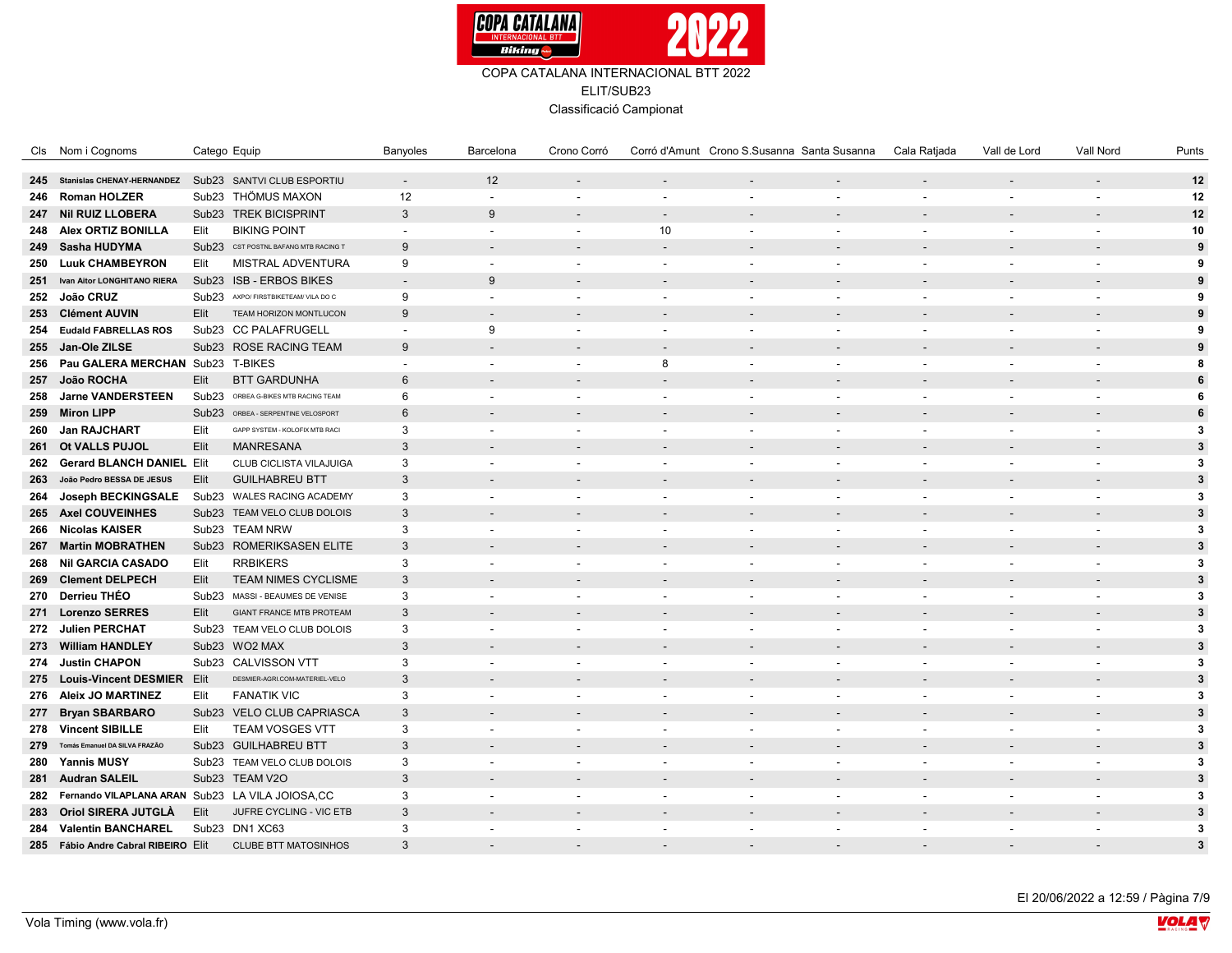

Classificació Campionat

|     | Cls Nom i Cognoms                                 | Catego Equip      |                                  | Banyoles     | Barcelona                | Crono Corró              |                          | Corró d'Amunt Crono S.Susanna Santa Susanna |                          | Cala Ratjada             | Vall de Lord | Vall Nord      | Punts                   |
|-----|---------------------------------------------------|-------------------|----------------------------------|--------------|--------------------------|--------------------------|--------------------------|---------------------------------------------|--------------------------|--------------------------|--------------|----------------|-------------------------|
|     | 286 Tobias SENN                                   |                   | Sub23 TEAM BIKE SERVICE PARTNER  | 3            |                          | $\blacksquare$           | $\overline{\phantom{a}}$ |                                             | $\blacksquare$           | $\overline{\phantom{a}}$ |              | $\overline{a}$ | 3                       |
|     |                                                   |                   |                                  |              |                          |                          |                          |                                             |                          |                          |              |                |                         |
|     | 287 Loic TOURNILLON                               | Elit              | VTT AVENTURE PIOLENC             | 3<br>3       | $\overline{\phantom{a}}$ | $\overline{\phantom{a}}$ | $\overline{\phantom{a}}$ |                                             | $\overline{\phantom{a}}$ |                          |              |                | 3                       |
|     | 288 Filipe André EUSÉBIO RAMOS                    | Elit              | <b>GUILHABREU BTT</b>            |              |                          |                          |                          |                                             |                          |                          |              |                | $\mathbf{3}$            |
|     | 289 Tom DURNIOK                                   |                   | Sub23 TEAM NRW                   | 3            | $\overline{\phantom{a}}$ | $\overline{\phantom{a}}$ | $\overline{\phantom{a}}$ |                                             | $\overline{\phantom{a}}$ |                          |              |                | 3                       |
|     | 290 Raphaël PERRET                                |                   | Sub23 TEAM OC GIF VTT            | 3            |                          |                          |                          |                                             |                          |                          |              |                | $\mathbf{3}$            |
|     | 291 Alecu RARES TEODOR                            | Sub <sub>23</sub> | <b>GIANT ROMANIA</b>             | 3            | $\overline{\phantom{a}}$ | $\blacksquare$           | $\overline{\phantom{a}}$ | $\blacksquare$                              | $\blacksquare$           |                          |              | $\blacksquare$ | 3                       |
|     | 292 Robin ARLES                                   | Elit              | TEAM V2O                         | 3            |                          |                          |                          |                                             |                          |                          |              |                | $\mathbf{3}$            |
|     | 293 Rory MCGUIRE                                  |                   | Sub23 SCOTTISH CYCLING           | 3            |                          | $\blacksquare$           | $\overline{\phantom{a}}$ |                                             | $\overline{a}$           |                          |              |                | 3                       |
|     | 294 Vanrenterghem PAUL                            | Elit              | TEAM VTT GAURIAC 33              | 3            |                          |                          |                          |                                             |                          |                          |              |                | $\mathbf{3}$            |
|     | 295 Mathis MEYNIEL                                | Sub23 XC63        |                                  | 3            | $\sim$                   | $\overline{\phantom{a}}$ | $\overline{\phantom{a}}$ |                                             | $\overline{\phantom{a}}$ |                          |              |                | 3                       |
|     | 296 Stan VAN DEN HANENBERG Sub23                  |                   |                                  | 3            |                          |                          |                          |                                             |                          |                          |              |                | $\mathbf{3}$            |
|     | 297 Enguerrand COUDOUIN                           | Elit              | TEAM CREUSE MAINSAT EVAUX        | 3            | $\overline{\phantom{a}}$ | $\overline{\phantom{a}}$ | $\overline{\phantom{a}}$ | $\blacksquare$                              | $\blacksquare$           |                          |              |                | 3                       |
|     | 298 Jakub VLASATÝ                                 |                   | Sub23 ROUVY SPECIALIZED          | 3            |                          |                          |                          |                                             |                          |                          |              |                | $\mathbf{3}$            |
|     | 299 Benjamin MUTH                                 |                   | Sub23 TEAM NRW / RAPIRO BIKETIME | 3            | $\sim$                   | $\overline{\phantom{a}}$ | $\overline{\phantom{a}}$ | $\overline{\phantom{a}}$                    | $\overline{\phantom{a}}$ |                          |              | $\blacksquare$ | 3                       |
|     | 300 Brian SCHOUTEDEN                              | Sub <sub>23</sub> | ORBEA G-BIKES MTB CYCLING TEAM   | 3            |                          |                          |                          |                                             |                          |                          |              |                | $\mathbf{3}$            |
|     | 301 Pierre-Amaury LAFORCADE Sub23 TEAM OC GIF VTT |                   |                                  | 3            | $\sim$                   | $\overline{\phantom{a}}$ | $\overline{a}$           |                                             | $\overline{a}$           |                          |              |                | 3                       |
|     | 302 Théo MEYNIEL                                  | Sub23 XC 63       |                                  | 3            |                          |                          |                          |                                             |                          |                          |              |                | $\mathbf{3}$            |
|     | 303 Laurent PATERAS                               |                   | Sub23 ENTENTE XC 64              | 3            | $\sim$                   | $\overline{\phantom{a}}$ | $\overline{a}$           |                                             | $\overline{a}$           |                          |              |                | 3                       |
|     | 304 Matteo PAGET                                  |                   | Sub23 AIX VTT                    | 3            |                          |                          |                          |                                             |                          |                          |              |                | $\mathbf{3}$            |
|     | 305 João MOREIRA DA SILVA                         |                   | Sub23 GUILHABREU BTT             | 3            | $\sim$                   | $\overline{\phantom{a}}$ | $\overline{\phantom{a}}$ | $\overline{\phantom{a}}$                    | $\overline{\phantom{a}}$ |                          |              |                | 3                       |
|     | 306 Albert CUSPINERA PERMANYER                    | Elit              | <b>NA</b>                        | 3            |                          |                          |                          |                                             |                          |                          |              |                | $\mathbf{3}$            |
|     | 307 Adrián ROMÁN ORTIZ                            | Elit              | <b>C.C. RATPENAT</b>             | 3            | $\sim$                   | $\overline{\phantom{a}}$ | $\blacksquare$           | $\blacksquare$                              | $\overline{\phantom{a}}$ |                          |              | $\blacksquare$ | 3                       |
|     | 308 Gros RAPHAEL                                  |                   | Sub23 MASSI - BEAUMES DE VENISE  | 3            |                          |                          |                          |                                             |                          |                          |              |                | $\mathbf{3}$            |
|     | 309 Pau QUINTANA CASANOVAS                        | Elit              | RADIKALBIKES RACING TEAM         | 3            |                          |                          | $\overline{\phantom{a}}$ |                                             | $\blacksquare$           |                          |              |                | 3                       |
|     | 310 Leo LUSTENBERGER                              |                   | <b>TEAM VTT GAURIAC</b>          | 3            |                          |                          |                          |                                             |                          |                          |              |                | $\mathbf{3}$            |
|     |                                                   | Sub <sub>23</sub> |                                  | 3            |                          |                          |                          |                                             |                          |                          |              |                | 3                       |
|     | 311 Gael RABILLER                                 | Elit              | <b>TERRA TEAM</b>                |              |                          | $\blacksquare$           |                          |                                             |                          |                          |              |                |                         |
|     | 312 Arthur FRANCOIS                               | Sub23 V2O         |                                  | 3            |                          |                          |                          |                                             |                          |                          |              |                | $\mathbf{3}$            |
|     | 313 Tom ISSALY                                    | Sub23 VCR         |                                  | 3            | $\sim$                   | $\sim$                   | $\overline{a}$           | $\blacksquare$                              | $\overline{a}$           | $\overline{\phantom{a}}$ |              |                | 3                       |
|     | 314 Oriol SANS MATEU                              | Sub <sub>23</sub> | KENDA BICIOCASION-BARCELONA      | 3            |                          |                          |                          |                                             |                          |                          |              |                | $\mathbf{3}$            |
|     | 315 Guilherme Cristino NUNES PEREIRA              |                   | Sub23 GUILHABREU BTT             | 3            |                          | $\overline{\phantom{a}}$ | $\blacksquare$           |                                             | $\blacksquare$           |                          |              |                | 3                       |
|     | 316 Richard NATHAN                                | Sub <sub>23</sub> | TEAM VTT DU MORTAINAIS           | 3            |                          |                          |                          |                                             |                          |                          |              |                | $\mathbf{3}$            |
|     | 317 Arnau OLIVERAS CADENA                         | Elit              | CASSÀ BIKE                       | 3            |                          |                          | $\overline{a}$           |                                             | $\overline{a}$           |                          |              |                | 3                       |
|     | 318 Jordi CEBRIA RIBERA                           |                   | Sub23 AINASTETIC                 | 3            |                          |                          |                          |                                             |                          |                          |              |                | $\mathbf{3}$            |
|     | 319 Julien BOLOTA                                 | Elit              | UV LIMOGES - TEAM U 87           | 3            |                          |                          |                          |                                             |                          |                          |              |                | 3                       |
| 320 | <b>Roger RECASENS XIRGU</b>                       | Sub <sub>23</sub> | <b>BTT LLAGOSTERA</b>            | 3            |                          |                          |                          |                                             |                          |                          |              |                | 3                       |
| 321 | Albert BARGALLÓ CAPDEVILA                         | Elit              | <b>AMBICI</b>                    | 3            | $\sim$                   | $\sim$                   | $\sim$                   | $\overline{a}$                              | $\overline{a}$           |                          |              |                | 3                       |
|     | 322 Twan VAN GENDT                                | Elit              | TWAN VAN GENDT                   | 3            |                          |                          |                          |                                             |                          |                          |              |                | 3                       |
|     | 323 Marc RATERA TENORIO                           | Sub <sub>23</sub> | KENDA BICIOCASIONBARCELONA       | 3            |                          | $\sim$                   | $\overline{\phantom{a}}$ | $\blacksquare$                              | $\overline{\phantom{a}}$ |                          |              |                | 3                       |
|     | 324 Jonathan RUIZ HERCE                           | Elit              | PROKITCHENS_ADDICTBIKESTEAM      | 3            |                          |                          |                          |                                             |                          |                          |              |                | $\mathbf{3}$            |
|     | 325 Mustafa RAGHEB                                |                   | Sub23 SHEFA-AMR                  | 3            |                          |                          |                          |                                             |                          |                          |              |                | 3                       |
|     | 326 Thomas CONFOLENS                              |                   | Sub23 HG GREEN BIKE              | $\mathbf{z}$ |                          |                          |                          |                                             |                          |                          |              |                | $\overline{\mathbf{3}}$ |